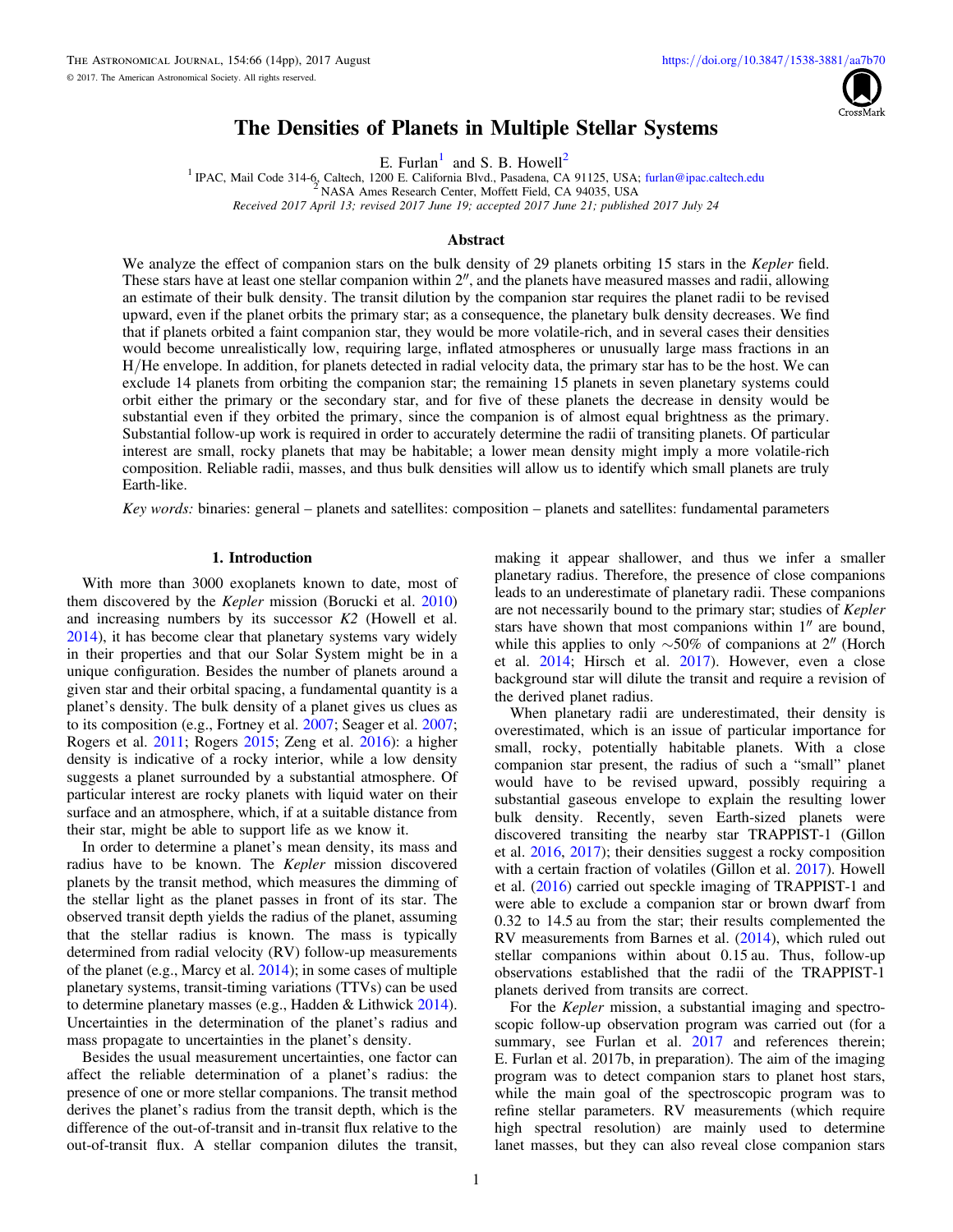<span id="page-1-0"></span>(Kolbl et al. [2015](#page-13-0)). However, only a certain range of parameter space can be probed by spectroscopy; companions that are too faint, too far, or too similar to the primary star cannot be detected. Teske et al. ([2015](#page-13-0)) showed that the RV detections can be very uncertain; beyond about  $0$ .  $02$ , high-resolution imaging yields more reliable and complete information on stellar companions. From the compilation of high-resolution and seeing-limited imaging of KOI host stars in Furlan et al. ([2017](#page-12-0)), we find that about  $6\%$  (11%) of the detected companions lie within  $0\rlap.{''}5(1\rlap.{''}0)$  from their primary stars and have median  $\Delta m$ values of 0.9 (1.5) in the K band and 1.0 (1.3) in the  $i$  band.

From the solar neighborhood, we know that about 44% of solar-type stars have a bound companion within  $\sim$ 10,000 au, with most companions at separations between a few and a few hundred au (Raghavan et al. [2010](#page-13-0)). The multiplicity of stars in the Kepler field, which lie at distances up to a few kiloparsecs (the median distance is 840 pc; Mathur et al. [2017](#page-13-0)), has not yet been well established. Horch et al. ([2014](#page-13-0)) carried out simulations of the *Kepler* field using a companion star fraction of 40%–50% and the distribution of binaries in the solar neighborhood (Duquennoy & Mayor [1991;](#page-12-0) Raghavan et al. [2010](#page-13-0)), and they were able to reproduce their observed companion star fractions from speckle observations. Their results implied that about half of Kepler stars have companions, even though not all of them can be detected. However, several recent studies found lower stellar multiplicity rates for host stars of KOI planets, especially at projected separations less than a few tens up to a few hundred au (Wang et al. [2014a,](#page-13-0) [2014b,](#page-13-0) [2015a](#page-13-0), [2015b](#page-13-0); Kraus et al. [2016](#page-13-0)). On the other hand, due to detection and sensitivity limits, some parts of the binary parameter space, e.g., companions at separations  $\leq 10$  au (accessible only via RV measurements) or companions with  $\Delta m \geq 3$  at  $\leq 20$  au (in high-resolution images), have not yet been fully explored.

The detectability of stellar companions depends not only on their projected separations from the primary star but also on their relative brightness. Raghavan et al. ([2010](#page-13-0)) found that the mass-ratio distribution for stars in multiple systems is mostly flat, with a deficit at low values  $(\leq 0.2)$  but a sharp increase in the number of companions with mass ratios close to unity. From the data presented in Raghavan et al. ([2010](#page-13-0)), we deduce that the fraction of about equal mass systems (mass ratio  $>0.9$ ) is  $17\% \pm 3\%;$  this fraction increases to  $27\% \pm 5\%;$  $30\% \pm 6\%$ , and  $38\% \pm 10\%$  for stars with about equal mass companions within 100, 50, and 10 au, respectively. Thus, we can infer that about 15% of stars (at least in the solar neighborhood, perhaps also in the Kepler field) have such bright, close companions; it is this type of companions that have the strongest effect on derived planet radii if planets are assumed to orbit their primary star. Equal-brightness binaries increase the planet radius (derived under the assumption that the star is single) the most, namely, by a factor of 1.4. Planets that orbit a star with a fainter companion typically have radii underestimated by a few percent (Furlan et al. [2017](#page-12-0)).

A scenario rarely considered in the literature is the possibility that a planet could orbit a fainter companion star. In this case its radius would need a correction by a factor of a few (Furlan et al. [2017](#page-12-0)). It is necessary to assess each system to determine which star the planet likely orbits, but in some cases, the companion star can be excluded as being the host star based on the lack of significant centroid shifts (e.g., Latham et al. [2010;](#page-13-0) Bryson et al. [2013](#page-12-0)) or on the color of the companion star

(e.g., Howell et al. [2012](#page-13-0); Hirsch et al. [2017](#page-13-0)). In other cases, more thorough follow-up work, especially a statistical analysis of the available data, is needed to determine the actual host star and thus an accurate planet radius (e.g., Barclay et al. [2015](#page-12-0)). We note that in cases of very close stellar companions ( $\lesssim$  a few au), planets might actually orbit both stars. In fact, there are planets known to orbit eclipsing binary stars in the Kepler field (e.g., Doyle et al. [2011](#page-12-0); Orosz et al. [2012](#page-13-0); Welsh et al. [2012](#page-13-0); Schwamb et al. [2013;](#page-13-0) Kostov et al. [2016](#page-13-0)). Since the radii of eclipsing binary stars can be measured quite accurately, the radii of planets orbiting them are fairly reliable, too.

In Furlan et al. ([2017](#page-12-0)), we calculated planet radius correction factors for all those Kepler planet host stars with a stellar companion within 4″. We assumed companion stars to be bound to the primary stars and thus at the same distance from Earth, so properties such as their stellar radius could be estimated. Our results agreed with those from Ciardi et al. ([2015](#page-12-0)), who used the multiplicity fraction and mass ratio distribution from Raghavan et al. ([2010](#page-13-0)) and estimated that, on average, the radii of Kepler planets are underestimated by a factor of 1.5.

In this work, we use the results presented in Furlan et al. ([2017](#page-12-0)) and apply them to Kepler planets whose masses have been determined in addition to the radii derived from the transit observations. We estimate the change in radius and thus density for the planets and discuss the implications for the planets' composition. We present our sample in Section 2, our results in Section [3,](#page-4-0) and our discussion in Section [4;](#page-8-0) Section [5](#page-9-0) contains our conclusions.

#### 2. Sample

In Furlan et al.  $(2017)$  $(2017)$  $(2017)$ , we combined measurements of detected companions within 4″ (one Kepler pixel) of host stars of Kepler Objects of Interest (KOIs) and created a catalog of 2297 companions around 1903 primary stars. The KOIs can be either planet candidates or false positives; only follow-up observations (RV measurements, high-resolution imaging) can confirm a planet candidate as an actual planet, but planets have also been validated by analyzing observational results with statistical methods (see, e.g., Rowe et al. [2014;](#page-13-0) Morton et al. [2016](#page-13-0)). Here we only select Kepler stars that are hosts to confirmed planets and have one or more companions within 2″ listed in Furlan et al. ([2017](#page-12-0)). Companions at these projected separations are more likely to be bound (see Horch et al. [2014](#page-13-0); Hirsch et al. [2017](#page-13-0)) and are also unlikely to be detected by the Kepler photometric centroid shift analysis (Bryson et al. [2013](#page-12-0)); also, none of these companions are listed in the Kepler Input Catalog (KIC). A close companion, even if unbound, will dilute the transit depth and thus affect the derived planet radius. Moreover, we limit our sample to confirmed Kepler planets with measured masses (including upper limits) and radii, which allows us to infer the bulk density of the planets. Additionally, we exclude those planets from further analysis for which no correction to the planet radius is needed, as detailed below.

Table [1](#page-2-0) lists all confirmed Kepler planets with masses, radii, and at least one companion star within 2″ from the compilation of Furlan et al. ([2017](#page-12-0)). This sample amounts to 50 planets orbiting 26 stars. We adopted planetary mass and radius measurements from the literature (as collected by the NASA Exoplanet Archive<sup>3</sup>). When more than one measurement was

<sup>3</sup> http://[exoplanetarchive.ipac.caltech.edu](http://exoplanetarchive.ipac.caltech.edu)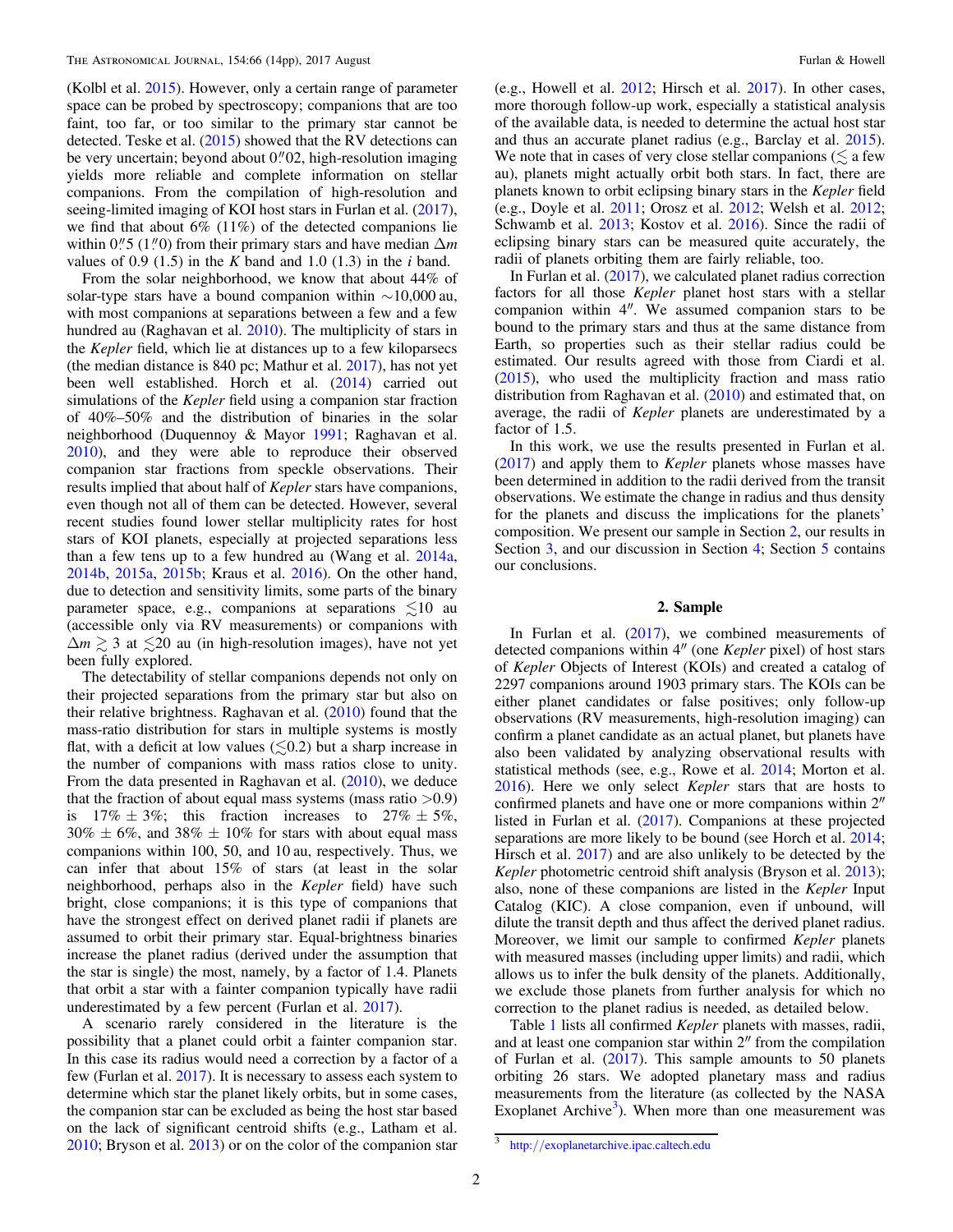<span id="page-2-0"></span>

| Table 1<br>Masses, Radii, and Planet Radius Correction Factors of Confirmed Kepler Planets Orbiting Stars with Stellar Companions at $\leq 2^n$ |              |              |                     |                       |                  |                          |                 |                          |                                             |
|-------------------------------------------------------------------------------------------------------------------------------------------------|--------------|--------------|---------------------|-----------------------|------------------|--------------------------|-----------------|--------------------------|---------------------------------------------|
| Planet Name<br>(1)                                                                                                                              | KOI<br>(2)   | KICID<br>(3) | Mass $(M_J)$<br>(4) | Radius $(R_I)$<br>(5) | Mass Flag<br>(6) | <b>Blend Flag</b><br>(7) | $PRCF_p$<br>(8) | PRCF <sub>s</sub><br>(9) | References<br>(10)                          |
| Kepler-1 b                                                                                                                                      | $\mathbf{1}$ | 11446443     | $1.2232 \pm 0.018$  | $1.213 \pm 0.011$     | R, M             | $\mathbf{1}$             | $\ldots$        | $\ldots$                 | 1, 6, 8, 11, 15, 16, 24, 28, 29, 31, 32, 33 |
| Kepler-5 b                                                                                                                                      | 18           | 8191672      | $2.0818 \pm 0.033$  | $1.339 \pm 0.023$     | R, M             | $\mathbf{1}$             | $\ldots$        | $\ldots$                 | 11, 19, 29                                  |
| Kepler-7 b                                                                                                                                      | 97           | 5780885      | $0.4367 \pm 0.024$  | $1.604 \pm 0.015$     | R, M             | $\mathbf{1}$             | $\ldots$        | .                        | 11, 17, 29, 30                              |
| Kepler-10 b                                                                                                                                     | 72           | 11904151     | $0.0126 \pm 0.002$  | $0.130 \pm 0.001$     | R                | $\mathbf{0}$             | 1.000           | $\cdots$                 | 2, 9, 11, 12                                |
| Kepler-10 c                                                                                                                                     | 72           | 11904151     | $0.0540 \pm 0.006$  | $0.210 \pm 0.006$     | $\mathbb{R}$     | $\boldsymbol{0}$         | 1.000           | $\cdots$                 | 9                                           |
| Kepler-11 b                                                                                                                                     | 157          | 6541920      | $0.0105 \pm 0.003$  | $0.161 \pm 0.004$     | T                | $\overline{0}$           | 1.003           | $\ldots$                 | 13, 20, 21                                  |
| Kepler-11 c                                                                                                                                     | 157          | 6541920      | $0.0187 \pm 0.006$  | $0.257 \pm 0.005$     | $\mathbf T$      | $\theta$                 | 1.003           | $\cdots$                 | 13, 20, 21                                  |
| Kepler-11 d                                                                                                                                     | 157          | 6541920      | $0.0215 \pm 0.003$  | $0.279 \pm 0.006$     | T                | $\theta$                 | 1.003           | $\cdots$                 | 13, 20, 21<br>$\supset$                     |
| Kepler-11 e                                                                                                                                     | 157          | 6541920      | $0.0249 \pm 0.005$  | $0.374 \pm 0.008$     | T                | $\theta$                 | 1.003           | $\cdots$                 | +pp),<br>13, 20, 21                         |
| Kepler-11 f                                                                                                                                     | 157          | 6541920      | $0.0067 \pm 0.003$  | $0.221 \pm 0.005$     | T                | $\theta$                 | 1.003           | .                        | 13, 20, 21                                  |
| Kepler-11 g                                                                                                                                     | 157          | 6541920      | < 0.0790            | $0.297 \pm 0.006$     | $\mathbf T$      | $\theta$                 | 1.003           | $\cdots$                 | 21                                          |
| Kepler-13 b                                                                                                                                     | 13           | 9941662      | $9.0250 \pm 0.205$  | $1.461 \pm 0.026$     | М                |                          | $\ldots$        | $\ldots$                 | 11, 27                                      |
| Kepler-14 b                                                                                                                                     | 98           | 10264660     | $8.0620 \pm 0.259$  | $1.130 \pm 0.040$     | R, M             | 1                        | $\ldots$        | $\cdots$                 | 5, 30                                       |
| Kepler-21 b                                                                                                                                     | 975          | 3632418      | $0.0160 \pm 0.005$  | $0.146 \pm 0.001$     | $\mathbb{R}$     | $\boldsymbol{0}$         | 1.002           | $\ldots$                 | 18                                          |
| Kepler-27 b                                                                                                                                     | 841          | 5792202      | $0.1320 \pm 0.018$  | $0.522 \pm 0.024$     | T                | $\overline{0}$           | 1.014           | 3.430                    | 13                                          |
| Kepler-27 c                                                                                                                                     | 841          | 5792202      | $0.0670 \pm 0.011$  | $0.640 \pm 0.029$     | T.               | $\overline{0}$           | 1.014           | 3.430                    | 13                                          |
| Kepler-53 b                                                                                                                                     | 829          | 5358241      | $0.3240 \pm 0.106$  | $0.253 \pm 0.061$     | T                | $\overline{0}$           | 1.054           | 1.820                    | 13                                          |
| Kepler-53 c                                                                                                                                     | 829          | 5358241      | $0.1120 \pm 0.053$  | $0.278 \pm 0.067$     | T                | $\boldsymbol{0}$         | 1.054           | 1.820                    | 13                                          |
| Kepler-64 b                                                                                                                                     | 6464         | 4862625      | < 0.5310            | $0.551 \pm 0.015$     | R, M             |                          | $\cdots$        | $\ldots$                 | 26                                          |
| Kepler-74 b                                                                                                                                     | 200          | 6046540      | $0.6586 \pm 0.073$  | $1.005 \pm 0.025$     | R                | $\boldsymbol{0}$         | 1.032           | $\dots$                  | 3, 14                                       |
| Kepler-80 b                                                                                                                                     | 500          | 4852528      | $0.0218 \pm 0.002$  | $0.238 \pm 0.009$     | T                | $\overline{0}$           | 1.002           | 5.343                    | 22                                          |
| Kepler-80 c                                                                                                                                     | 500          | 4852528      | $0.0212 \pm 0.004$  | $0.244 \pm 0.010$     | $\mathbf T$      | $\overline{0}$           | 1.002           | 5.343                    | 22                                          |
| Kepler-80 d                                                                                                                                     | 500          | 4852528      | $0.0212 \pm 0.002$  | $0.136 \pm 0.007$     | T                | $\theta$                 | 1.002           | 5.343                    | 22                                          |
| Kepler-80 e                                                                                                                                     | 500          | 4852528      | $0.0130 \pm 0.003$  | $0.143 \pm 0.007$     | T                | $\theta$                 | 1.002           | 5.343                    | 22                                          |
| Kepler-84 b                                                                                                                                     | 1589         | 5301750      | $0.1260 \pm 0.038$  | $0.174 \pm 0.045$     | $\mathbf T$      | $\theta$                 | 1.202           | 1.387                    | 13                                          |
| Kepler-84 c                                                                                                                                     | 1589         | 5301750      | $0.0640 \pm 0.037$  | $0.184 \pm 0.047$     | T                | $\overline{0}$           | 1.202           | 1.387                    | 13                                          |
| Kepler-92 b                                                                                                                                     | 285          | 6196457      | $0.2020 \pm 0.044$  | $0.313 \pm 0.009$     | $\mathbf T$      | $\theta$                 | 1.002           | 3.079                    | 34                                          |
| Kepler-92 c                                                                                                                                     | 285          | 6196457      | $0.0190 \pm 0.006$  | $0.232 \pm 0.007$     | T                | $\overline{0}$           | 1.002           | 3.079                    | 34                                          |
| Kepler-97 b                                                                                                                                     | 292          | 11075737     | $0.0110 \pm 0.006$  | $0.132 \pm 0.012$     | $\mathbb{R}$     | $\overline{0}$           | 1.029           | $\ldots$                 | 23                                          |
| Kepler-100 b                                                                                                                                    | 41           | 6521045      | $0.0230 \pm 0.010$  | $0.118 \pm 0.004$     | $\mathbb{R}$     | $\theta$                 | 1.008           | 3.604                    | 23                                          |
| Kepler- $100c$                                                                                                                                  | 41           | 6521045      | < 0.0222            | $0.196 \pm 0.004$     | R                | $\overline{0}$           | 1.008           | 3.604                    | 23                                          |
| Kepler-100 d                                                                                                                                    | 41           | 6521045      | < 0.0094            | $0.144 \pm 0.004$     | R                | $\theta$                 | 1.008           | 3.604                    | 23                                          |
| Kepler-104 b                                                                                                                                    | 111          | 6678383      | $0.0620 \pm 0.043$  | $0.279 \pm 0.054$     | T                | $\overline{0}$           | 1.001           | 6.059                    | 13                                          |
| Kepler-106 b                                                                                                                                    | 116          | 8395660      | < 0.0167            | $0.073 \pm 0.010$     | $\mathbb{R}$     | $\overline{0}$           | 1.000           | $\ldots$                 | 23                                          |
| Kepler-106 c                                                                                                                                    | 116          | 8395660      | $0.0330 \pm 0.010$  | $0.223 \pm 0.029$     | R                | $\overline{0}$           | 1.000           | $\ldots$                 | 23                                          |
| Kepler-106 d                                                                                                                                    | 116          | 8395660      | < 0.0255            | $0.085 \pm 0.012$     | $\mathbb{R}$     | $\theta$                 | 1.000           | $\ldots$                 | 23                                          |
| Kepler-106 e                                                                                                                                    | 116          | 8395660      | $0.0350 \pm 0.018$  | $0.228 \pm 0.029$     | R                | $\theta$                 | 1.000           | $\ldots$                 | 23                                          |
| Kepler-145 b                                                                                                                                    | 370          | 8494142      | $0.1170 \pm 0.036$  | $0.236 \pm 0.007$     | $\mathbf T$      | $\Omega$                 | 1.000           | $\ldots$                 | 34                                          |
| Kepler-145 c                                                                                                                                    | 370          | 8494142      | $0.2500 \pm 0.052$  | $0.385 \pm 0.011$     | T                | $\theta$                 | 1.000           | $\ldots$                 | 34                                          |
| Kepler-203 c                                                                                                                                    | 658          | 6062088      | $2.3600 \pm 1.202$  | $0.186 \pm 0.046$     | T                | $\theta$                 | 1.009           | 3.326                    | 13                                          |
| Kepler-203 d                                                                                                                                    | 658          | 6062088      | $0.1070 \pm 0.340$  | $0.109 \pm 0.027$     | $\mathbf T$      | $\theta$                 | 1.009           | 3.326                    | 13                                          |
| Kepler-326 b                                                                                                                                    | 1835         | 9471268      | $0.1400 \pm 0.127$  | $0.270 \pm 0.159$     | T                | $\theta$                 | 1.407           | 1.421                    | 13                                          |
| Kepler-326 c                                                                                                                                    | 1835         | 9471268      | $0.0550 \pm 0.041$  | $0.249 \pm 0.146$     | $\mathbf T$      | $\theta$                 | 1.407           | 1.421                    | Furlan<br>13                                |
| Kepler-326 d                                                                                                                                    | 1835         | 9471268      | $0.0220 \pm 0.023$  | $0.215 \pm 0.126$     | T                | $\theta$                 | 1.407           | 1.421                    | 13<br>$\mathscr{E}$                         |
| Kepler-333 b                                                                                                                                    | 1908         | 5706966      | $0.0890 \pm 0.083$  | $0.144 \pm 0.015$     | $\mathbf T$      | $\theta$                 | 1.009           | 2.970                    | 13<br>$\mathbb{H}$                          |
| Kepler-396 b                                                                                                                                    | 2672         | 11253827     | $0.2380 \pm 0.027$  | $0.312 \pm 0.086$     | T                | $\Omega$                 | 1.001           | 2.733                    | χō<br>34                                    |

 $\mathbf{\hat{z}}$ 

Furlan $\&$  Howell Furlan & Howell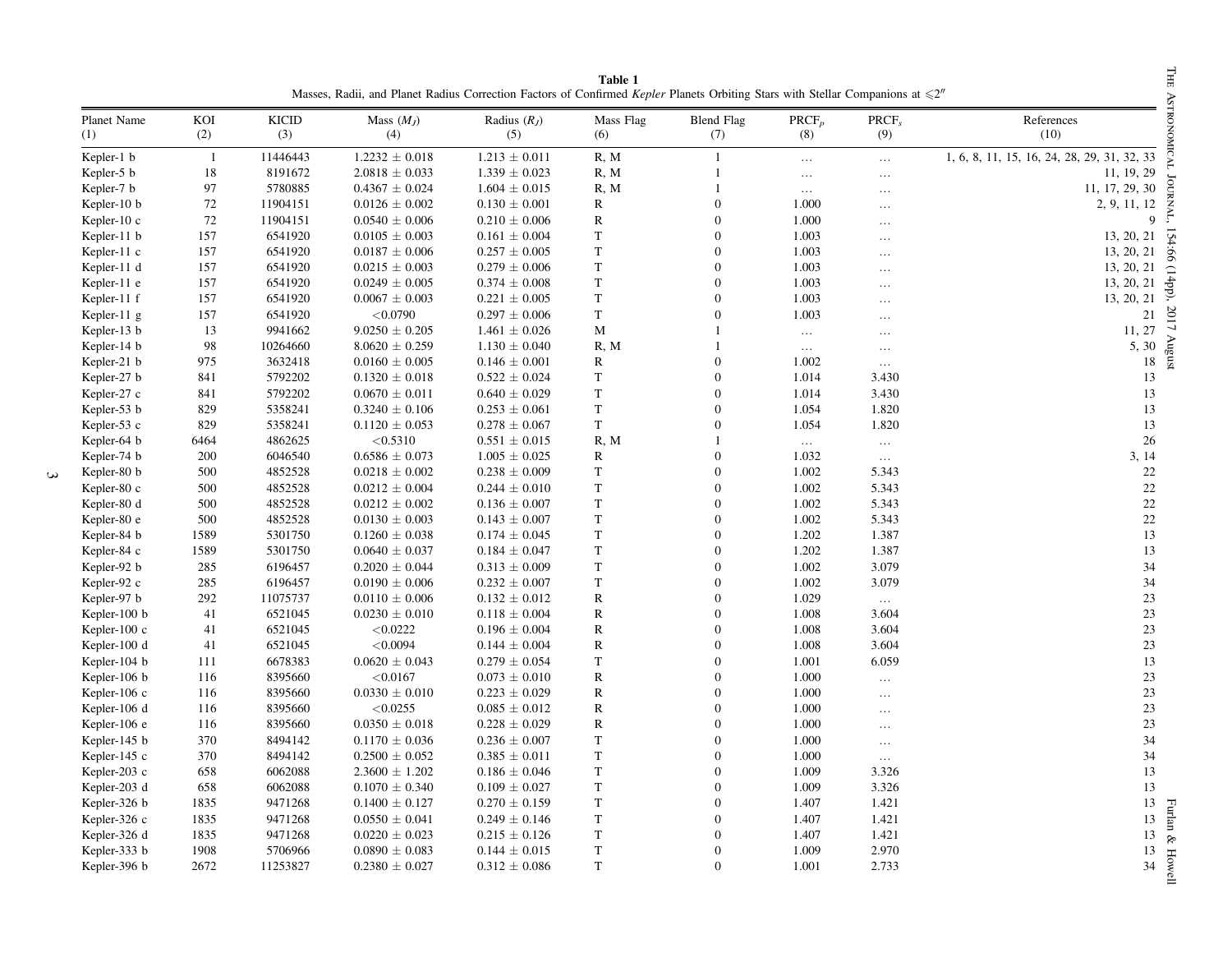| ravit r<br>(Continued) |            |              |                     |                      |                  |                   |                 |              |                    |  |
|------------------------|------------|--------------|---------------------|----------------------|------------------|-------------------|-----------------|--------------|--------------------|--|
| Planet Name<br>(1)     | KOI<br>(2) | KICID<br>(3) | Mass $(M_I)$<br>(4) | Radius $(RI)$<br>(5) | Mass Flag<br>(6) | Blend Flag<br>(7) | $PRCF_n$<br>(8) | PRCF,<br>(9) | References<br>(10) |  |
| Kepler-396 c           | 2672       | 11253827     | $0.0560 \pm 0.007$  | $0.473 \pm 0.131$    |                  | $\overline{0}$    | 1.001           | 2.733        | 34                 |  |
| Kepler-424 b           | 214        | 11046458     | $1.0300 \pm 0.130$  | $0.890 \pm 0.070$    | R                | 0                 | 1.001           | $\cdots$     | 10                 |  |
| Kepler-432 b           | 1299       | 10864656     | $5.2251 \pm 0.232$  | $1.132 \pm 0.026$    | R                |                   | $\cdots$        | $\cdots$     | 7, 25              |  |
| Kepler-448 b           | 12         | 5812701      | ${<}10.0$           | $1.430 \pm 0.130$    | R                | $\overline{0}$    | 1.021           | $\cdots$     |                    |  |

**Note.** Columns: (1) Kepler planet name; (2) KOI number of the star; (3) identifier of the star from the Kepler Input Catalog (KIC); (4) mass of the planet; (5) radius of the planet; (6) methods by which the mass was determined ("R"—RV; "T"—TTV; "M"—light-curve model); (7) flag to indicate whether the blending by a nearby companion was already accounted for when the planet radius was derived in at least one of the

 $\rightarrow$ 

references listed in column (10) (1—yes; 0—no); (8) and (9) planet radius correction factors assuming that the planet orbits the primary or brightest secondary star, respectively, from Furlan et al. ([2017](#page-12-0)); (10) reference for planet mass and radius.

References. (1) Barclay et al. [2012](#page-12-0); (2) Batalha et al. [2011](#page-12-0); (3) Bonomo et al. [2015](#page-12-0); (4) Bourrier et al. 2015; (5) Buchhave et al. 2011; (6) Christiansen et al. 2011; (7) Ciceri et al. 2015; (8) Daemgen et al. [2009](#page-12-0); (9) Dumusque et al. [2014](#page-13-0); (10) Endl et al. 2014; (11) Esteves et al. [2015](#page-12-0); (12) Fogtmann-Schulz et al. 2014; (13) Hadden & Lithwick 2014; (14) Hébrard et al. [2013](#page-13-0); (15) Holman et al. [2007](#page-13-0); (16) Kipping & Bakos [2011](#page-13-0); (17) Latham et al. [2010](#page-13-0); (18) López-Morales et al. [2016](#page-13-0); (19) Koch et al. 2010; (20) Lissauer et al. [2011](#page-13-0); (21) Lissauer et al. [2013](#page-13-0); (22) MacDonald et al. 2016; (23) Marcy et al. [2014](#page-13-0); (24) O'Donovan et al. [2006](#page-13-0); (25) Quinn et al. [2015](#page-13-0); (26) Schwamb et al. [2013](#page-13-0); (27) Shporer et al. [2014](#page-13-0); (28) Southworth [2010](#page-13-0); (29) Southworth [2011](#page-13-0); (30) Southworth [2012](#page-13-0); (31) Sozzetti et al. [2007](#page-13-0); (32) Torres et al. [2008](#page-13-0); (33) Turner et al. [2016](#page-13-0); (34) Xie [2014](#page-13-0).

Table 1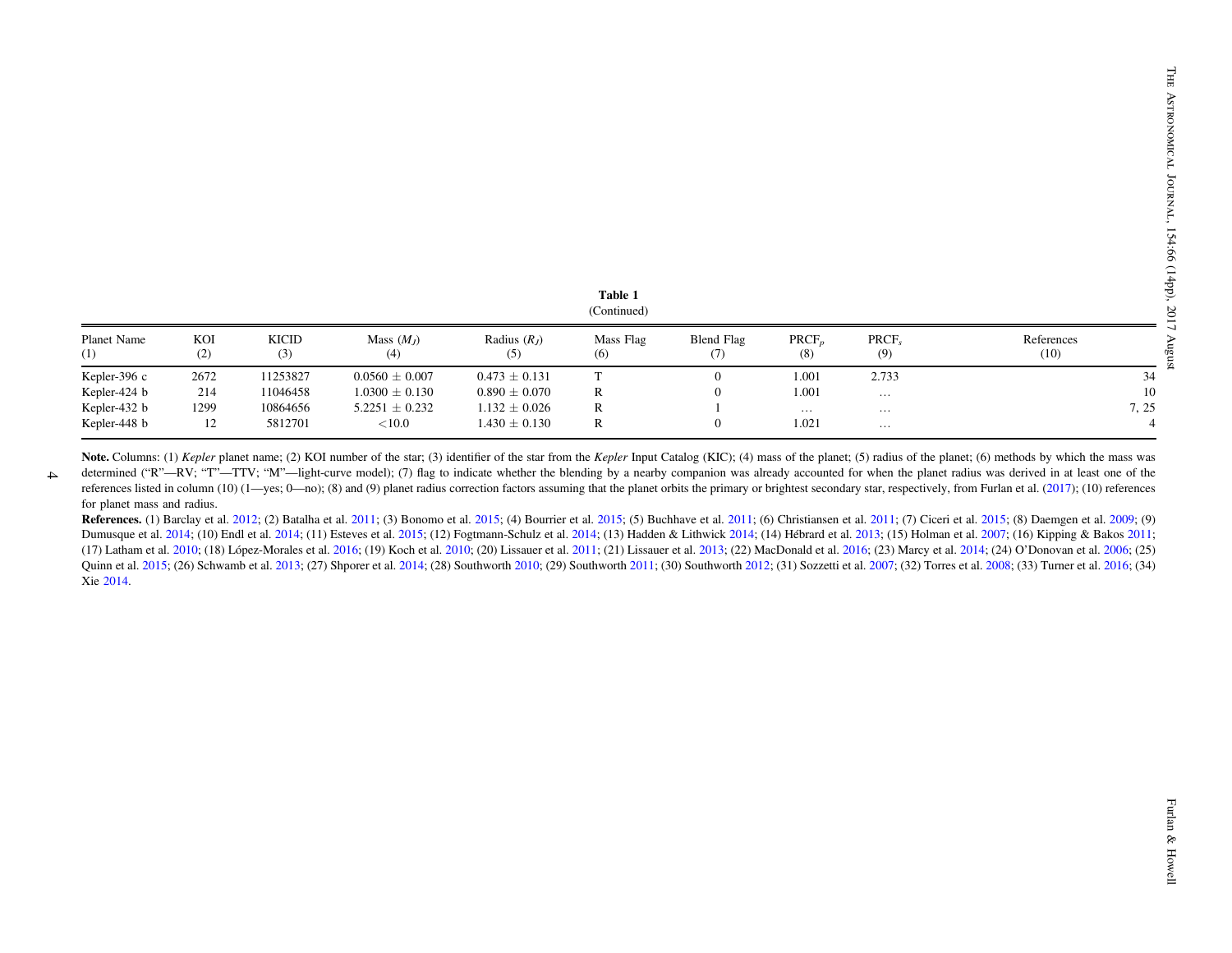<span id="page-4-0"></span>available, we calculated a weighted average using the inverse of the uncertainty as weights. The column "blend flag" in Table [1](#page-2-0) indicates whether authors already included the effect of nearby companion stars in their analysis of the Kepler light curves. The radii of Kepler-1 b, Kepler-5 b, Kepler-7 b, Kepler-13 b, Kepler-14 b, Kepler-64 b, and Kepler-432 b are already corrected for flux dilution by the nearby companion star. In most cases, this flux dilution is just a few tenths to a few percent, and therefore the change in the resulting planet radius is small (e.g., Esteves et al. [2015](#page-12-0)). The largest corrections to the transit depth (and thus planet radii) were applied for Kepler-13 b, Kepler-14 b, and Kepler-64 b (Buchhave et al. [2011](#page-12-0); Szabó et al. [2011;](#page-13-0) Southworth [2012](#page-13-0); Schwamb et al. [2013](#page-13-0); Shporer et al. [2014](#page-13-0); Esteves et al. [2015](#page-12-0)). We note that in general, even when the effect of the companion was included in the derivation of planet radii, usually only the case of planets orbiting their primary star was considered. The planet radius would change substantially if the planet orbited a fainter companion star.

The column "mass flag" in Table [1](#page-2-0) identifies whether the mass of a planet was determined from RV measurements, TTVs, or a light-curve model (in some cases a combined model to multiple data sets; e.g., Schwamb et al. [2013](#page-13-0)). In cases where the planet mass was derived via RV measurements, it is clear that planets are orbiting the primary star (whose RV variations have been measured). Therefore, the companion stars in the Kepler-1, Kepler-5, Kepler-7, Kepler-10, Kepler-14, Kepler-21, Kepler-64, Kepler-74, Kepler-97, Kepler-106, Kepler-424, Kepler-432, and Kepler-448 systems cannot be the planet host stars. For Kepler-100, the situation is less clear, since planets c and d were not detected in the RV data and planet b only had a tentative detection (Marcy et al. [2014](#page-13-0)). So, we keep the possibility open that the Kepler-100 planets could orbit the companion star. Finally, based on centroid analysis of Kepler data, the primary stars in the Kepler-11 and Kepler-13 systems were determined to be the ones transited by the planets (Lissauer et al. [2011;](#page-13-0) Szabó et al. [2011](#page-13-0)).

For this work, we do not further consider those planets for which the companion star was excluded to be the planet host and its flux dilution has already been accounted for in the derived planet parameters. In addition, we also remove from our sample the Kepler-10, Kepler-11, Kepler-21, Kepler-106, and Kepler-424 systems, since the primary stars were found to be the planet hosts, and the flux dilution by the companion, while not corrected for, is very minute  $(\leq 0.5\%)$ . The final sample we analyze in this work consists of 29 planets orbiting 15 stars (see Table [2](#page-5-0)). As with the planets' masses and radii, we adopted density measurements from the literature. In some cases, for a given planet only a mass  $(M)$  and radius  $(R)$ were published, but not the density; in those cases we carried out a simple calculation of the mean density ( $\rho = M/(\frac{4}{3}\pi R^3)$ ,  $\Delta \rho / \rho = \sqrt{(\Delta M / M)^2}$  + 9( $\Delta R / R$ )<sup>2</sup>). For published densities, we adopted the reported measurements and their uncertainties. When more than one density value was available for a given planet, we calculated a weighted average as we did for masses and radii. Planets with just an upper limit for their

mass only have an upper limit for their density. Some planets have unrealistically high densities, both in published values and from our simple calculation. The likely reason is an overestimate of their masses; in several cases the masses were determined from TTVs, and a substantial underestimate of the orbital eccentricities leads to an overestimate of the planetary

masses (there is a degeneracy between these two parameters; see Hadden & Lithwick  $2014$ ). In other cases the masses determined from radial velocities are very uncertain (e.g., Marcy et al. [2014](#page-13-0)), resulting in large uncertainties in the derived bulk densities.

Also listed in Table [1](#page-2-0) are the planet radius correction factors (PRCF) from Furlan et al. ([2017](#page-12-0)); since they only depend on stellar parameters, each planet in a multiplanet system has the same radius correction factor. Multiplying the planet radius by these factors yields the actual planet radius. There are two sets of factors: one assuming that planets orbit their primary star ("primary" factor hereafter), and one assuming that planets orbit the brightest companion star (under the assumption that it is bound to the primary star; "secondary" factor hereafter). The former is close to 1.0 in most cases; it is largest for Kepler-326 and Kepler-84, both of which have a nearby companion of almost equal brightness (at 0.05 with  $\Delta K = 0.03$  for Kepler-326; at 0.<sup>"</sup>/2 with  $\Delta m \sim 0.9$  at 0.55  $\mu$ m for Kepler-84; Gilliland et al. [2015](#page-13-0); Kraus et al. [2016](#page-13-0)). The radii of the planets in these two systems were derived from stellar radii and planet-to-star size ratios as reported in the literature, which do not seem to take into account the presence of the bright, nearby companions (Hadden & Lithwick  $2014$ ). No primary correction factor is listed for those planets for which the flux dilution by the companion has already been accounted for when the planet radius was derived.

For the secondary planet radius correction factors, there is a limit on how large they can be: the planet can only become as large as the companion star (thus obscuring 100% of the companion star during transit), which would also imply that it is likely not a planet, but a star. In these cases (Kepler-5, Kepler-106, Kepler-145, Kepler-424), the planet host stars do not have a secondary correction factor; moreover, the companion star is so faint that the primary correction factor is very small, less than 1%. The secondary factor is also not listed for those planets determined to orbit the primary star.

The planet radius correction factors can be converted to planet density correcting factors (PDCF), as  $PDCF = PRCF^{-3}$ . These factors are listed in Table [2,](#page-5-0) with one set assuming that planets orbit the primary star and one set assuming that planets orbit the brightest companion star. There is no secondary PDCF if planets were determined to orbit the primary star, which includes those systems in which companion stars could be excluded as being the planet hosts owing to the measured transit depth (see above). We used the calculated density correction factors to correct the planet bulk densities; these corrected densities are also listed in Table [2](#page-5-0).

# 3. Results

# 3.1. Effect of Companions on Planet Bulk Density

Ciardi et al. ([2015](#page-12-0)) estimated the effect of stellar companions on the derived planetary radii of all KOIs; they assumed that KOI host stars could be single or in binary or triple systems and that, in the case of multiple systems, the planets could orbit the primary star or one of the companion stars. They also assumed that the multiplicity of stars in the Kepler field is similar to that of stars in the solar neighborhood, as derived by Raghavan et al. ([2010](#page-13-0)) and estimated by Horch et al. ([2014](#page-13-0)). On average, they found that planet radii are underestimated by a factor of 1.49. In Furlan et al.  $(2017)$  $(2017)$  $(2017)$  we used the compiled measurements on 1903 KOI host stars with companions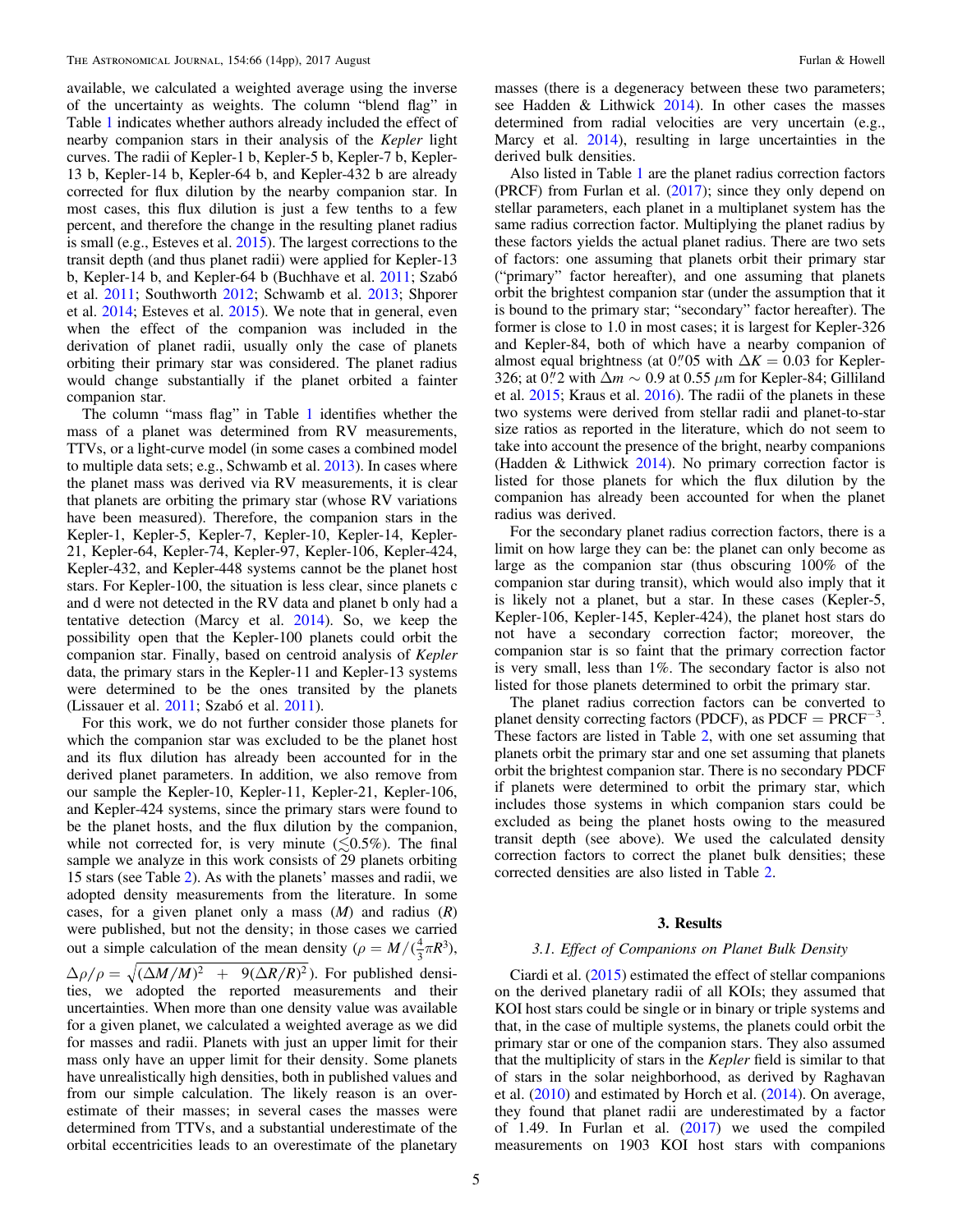Table 2 Bulk Densities, Planet Density Correction Factors, Orbital Periods, and Equilibrium Temperatures of Kepler Planets Studied in This Work

<span id="page-5-0"></span>

| Planet Name  | $\rho$ (g cm <sup>-3</sup> ) | $\text{PDCF}_p$ | PDCF,    | $\rho_{\rm corr,p}$ (g $\rm cm^{-3})$ | $\rho_{\rm corr,s}$ (g $\rm cm^{-3})$ | $P$ (days) | $T_{eq}$ (K) | References |
|--------------|------------------------------|-----------------|----------|---------------------------------------|---------------------------------------|------------|--------------|------------|
| (1)          | (2)                          | (3)             | (4)      | (5)                                   | (6)                                   | (7)        | (8)          | (9)        |
| Kepler-27 b  | $1.151 \pm 0.220$            | 0.9597          | 0.0248   | 1.105                                 | 0.029                                 | 15.33      | 610          | 8, 12, 13  |
| Kepler-27 c  | $0.317 \pm 0.068$            | 0.9597          | 0.0248   | 0.304                                 | 0.008                                 | 31.33      | 481          | 8, 12, 13  |
| Kepler-53 b  | $24.811 \pm 19.563$          | 0.8540          | 0.1658   | 21.190                                | 4.113                                 | 18.65      | 701          | 9, 12, 13  |
| Kepler-53 c  | $6.465 \pm 5.573$            | 0.8540          | 0.1658   | 5.521                                 | 1.072                                 | 38.56      | 550          | 9, 12, 13  |
| Kepler-74 b  | $0.584 \pm 0.107$            | 0.9101          | $\ldots$ | 0.531                                 | $\cdots$                              | 7.34       | 1164         | 1, 3       |
| Kepler-80 b  | $1.380 \pm 0.205$            | 0.9952          | 0.0066   | 1.373                                 | 0.009                                 | 7.05       | 546          | 4, 6       |
| Kepler-80 c  | $1.220 \pm 0.205$            | 0.9952          | 0.0066   | 1.214                                 | 0.008                                 | 9.52       | 494          | 4, 6       |
| Kepler-80 d  | $7.040 \pm 1.060$            | 0.9952          | 0.0066   | 7.006                                 | 0.046                                 | 3.07       | 720          | 4, 6       |
| Kepler-80 e  | $3.750 \pm 0.930$            | 0.9952          | 0.0066   | 3.732                                 | 0.025                                 | 4.64       | 628          | 4, 6       |
| Kepler-84 b  | $29.661 \pm 24.648$          | 0.5751          | 0.3745   | 17.058                                | 11.109                                | 8.73       | 985          | 10, 12, 13 |
| Kepler-84 c  | $12.740 \pm 12.313$          | 0.5751          | 0.3745   | 7.327                                 | 4.772                                 | 12.88      | 865          | 10, 12, 13 |
| Kepler-92 b  | $8.169 \pm 1.914$            | 0.9943          | 0.0343   | 8.123                                 | 0.280                                 | 13.75      | 975          | 11, 12, 13 |
| Kepler-92 c  | $1.887 \pm 0.620$            | 0.9943          | 0.0343   | 1.876                                 | 0.065                                 | 26.72      | 781          | 11, 12, 13 |
| Kepler-97 b  | $5.440 \pm 3.480$            | 0.9175          | $\ldots$ | 4.991                                 | .                                     | 2.59       | 1328         | 12, 5      |
| Kepler-100 b | $14.250 \pm 6.330$           | 0.9755          | 0.0214   | 13.901                                | 0.304                                 | 6.89       | 1155         | 5, 12      |
| Kepler-100 c | $<$ 3.653                    | 0.9755          | 0.0214   | < 3.564                               | < 0.078                               | 12.82      | 939          | 5, 12, 13  |
| Kepler-100 d | $<$ 3.921                    | 0.9755          | 0.0214   | < 3.825                               | < 0.084                               | 35.33      | 670          | 5, 12, 13  |
| Kepler-104 b | $3.540 \pm 3.180$            | 0.9961          | 0.0045   | 3.526                                 | 0.016                                 | 11.43      | 852          | 7, 12, 13  |
| Kepler-145 b | $11.038 \pm 3.536$           | 0.9997          | $\cdots$ | 11.035                                | $\cdots$                              | 22.95      | 873          | 11, 12, 13 |
| Kepler-145 c | $5.433 \pm 1.222$            | 0.9997          | $\ldots$ | 5.431                                 | $\cdots$                              | 42.88      | 709          | 11, 12, 13 |
| Kepler-203 c | $\cdots$                     | 0.9726          | 0.0272   | $\ldots$                              | $\cdots$                              | 5.37       | 1096         | 7, 12, 13  |
| Kepler-203 d | $\cdots$                     | 0.9726          | 0.0272   | $\cdots$                              | $\cdots$                              | 11.33      | 855          | 7, 12, 13  |
| Kepler-326 b | $8.821 \pm 17.488$           | 0.3589          | 0.3486   | 3.166                                 | 3.075                                 | 2.25       | 1127         | 7, 12, 13  |
| Kepler-326 c | $4.418 \pm 8.440$            | 0.3589          | 0.3486   | 1.585                                 | 1.540                                 | 4.58       | 889          | 7, 12, 13  |
| Kepler-326 d | $2.745 \pm 5.632$            | 0.3589          | 0.3486   | 0.985                                 | 0.957                                 | 6.77       | 781          | 7, 12, 13  |
| Kepler-333 b | $36.962 \pm 36.551$          | 0.9729          | 0.0382   | 35.960                                | 1.410                                 | 12.55      | 480          | 7, 12, 13  |
| Kepler-396 b | $9.718 \pm 8.114$            | 0.9970          | 0.0490   | 9.689                                 | 0.476                                 | 42.99      | 496          | 11, 12, 13 |
| Kepler-396 c | $0.656 \pm 0.551$            | 0.9970          | 0.0490   | 0.654                                 | 0.032                                 | 88.50      | 390          | 11, 12, 13 |
| Kepler-448 b | < 4.241                      | 0.9382          | $\cdots$ | $<$ 3.979                             | $\ldots$                              | 17.85      | 911          | 2, 12, 13  |

Note. Columns: (1) Kepler planet name; (2) planet density (either from the literature or derived in this work; see text for details); (3) and (4) planet density correction factors assuming that the planet orbits the primary or brightest secondary star, respectively; (5) and (6) planet densities corrected using the factors from columns (3) and (4), respectively; (7) planet's orbital period; (8) planet's equilibrium temperature; (9) references for the planet parameters listed.

References. (1) Bonomo et al. [2015](#page-12-0); (2) Bourrier et al. [2015](#page-12-0); (3) Hébrard et al. [2013](#page-13-0); (4) MacDonald et al. [2016;](#page-13-0) (5) Marcy et al. [2014](#page-13-0); (6) Muirhead et al. [2012](#page-13-0); (7) Rowe et al. [2014;](#page-13-0) (8) Steffen et al. [2012](#page-13-0); (9) Steffen et al. [2013;](#page-13-0) (10) Xie [2013](#page-13-0); (11) Xie [2014;](#page-13-0) (12) Q1–Q17 DR25 KOI table; (13) this work.

detected within 4″; the median correction factors for planet radii assuming that planets orbit the primary or brightest companion star were 1.01 and 2.69, respectively. A weighted average of these correction factors yielded a median value of 1.38 if planets were assumed more likely to orbit the primary star; if assuming that planets are equally likely to orbit the primary and companion star, the median correction factor became 1.85. Hirsch et al. ([2017](#page-13-0)) analyzed those companions from Furlan et al. ([2017](#page-12-0)) found within 2″ of the primary star and with photometric measurements in at least two filters. They performed isochrone fits to estimate the stellar parameters of the companion stars and determined whether the detected companions are likely to be bound. Confirming the results of Horch et al. ([2014](#page-13-0)), they found that most subarcsecond binaries are bound; about half of all companions at 2″ are bound. Using their results from the isochrone fits, Hirsch et al. ([2017](#page-13-0)) derived an average planet radius correction factor of 1.65, assuming equal likelihood for the primary and secondary star to be hosting the planets.

The effect of changing the planet radius on its density is shown in Figure 1. A correction factor of 1.5 for the planet radius translates to a factor of 3.4 decrease in density. We note that while average correction factors for planet radii give an idea of the overall expected changes in planet radii, each individual planet will have an individual planet radius



Figure 1. Fractional change of planet density vs. fractional change of planet radius. The subscript "new" identifies the new, corrected values, while the subscript "original" stands for the originally derived parameter value (for example, not taking into account the presence of a stellar companion).

correction factor depending on its stellar system's configuration and which star the planet orbits. If a stellar system consists of two equal-brightness stars with the same stellar radii, the radius of the planet (derived assuming that the star is single) would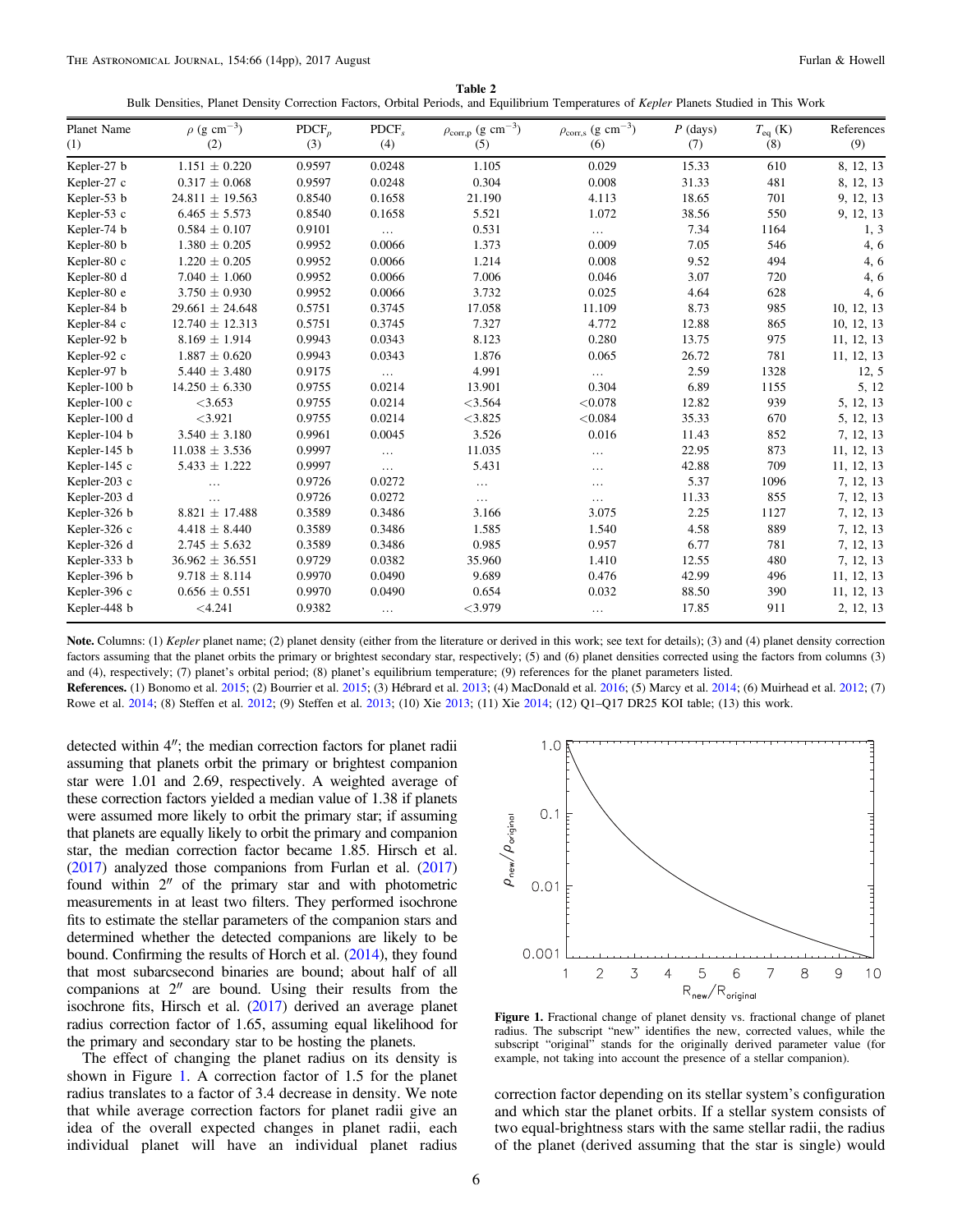<span id="page-6-0"></span>

Figure 2. Radius vs. mass for confirmed Kepler planets whose host stars have stellar companions within 2" and that still require corrections to their radii. The colored dashed lines represent planet models with different interior composition from Zeng et al. ([2016](#page-13-0)) for  $M < 0.1 M_J$  and from Fortney et al. ([2007](#page-12-0)) for  $M > 0.1 M_J$  (see label).

have to be revised upward by a factor of  $\sqrt{2}$ , resulting in a decrease in density by a factor of 2.8. If the primary star is brighter than the secondary star and the planet orbits the primary star, the correction factors for the radii are smaller, and thus the density decreases less. However, if a star has a relatively faint companion and the planet actually orbits this faint star, the radius of the planet can change by a factor of a few, and thus the density could decrease by 1–2 orders of magnitude.

### 3.2. Planet Density and Composition

In Figure 2 we plot the radii versus the masses of the Kepler planets from Table [2](#page-5-0) (masses and radii are listed in Table [1](#page-2-0)). Also shown are model-derived mass–radius relations from Fortney et al. ([2007](#page-12-0)) and Zeng et al. ([2016](#page-13-0)); these models allow us to estimate the bulk composition of the planets in our sample and to evaluate how the densities change when the radii are corrected as a result of the presence of a stellar companion. For planets with masses in the ∼0.005–0.5  $M_J$  range (which corresponds to 1.6–160  $M_{\oplus}$ ), the composition becomes more volatile-rich the larger the planet radius is; for example, with a mass of 0.01  $M_J$  (=3.2  $M_{\oplus}$ ), a planet with a radius of 0.1  $R_J$   $(=1.1 R<sub>⊕</sub>)$  is expected to be composed of pure iron, while a radius larger by 30% and 70% implies a rocky and 100% water composition, respectively. To infer that this planet has an extensive hydrogen/helium atmosphere, its original radius of 0.1  $R<sub>I</sub>$  would have to be larger by a factor of 3.6, or equal to 4.0  $R_{\oplus}$ . Planets with masses larger than about 0.1  $M_J$  are expected to have inflated atmospheres if their radii are larger than  $\sim$ 1.1 R<sub>J</sub> (Lopez & Fortney [2014](#page-13-0)).

Figure [3](#page-7-0) shows the same data points as Figure 2, but for each planet, two points are shown: one with the originally derived radius, and one with the radius corrected using the planet radius correction factors from Furlan et al. ([2017](#page-12-0)). The left panel of the figure shows radii corrected with the primary factors, while the right panel displays radii corrected with the secondary factors. Since for these *Kepler* systems at least one companion star is present, even if planets orbit their primary star, a correction to the radius is needed. For those planets found to orbit the primary star (Kepler-74 b, Kepler-97 b, Kepler-145 b and c, and Kepler-448 b), no corrected radius is shown in the right panel of Figure [3](#page-7-0). As mentioned in Section [2](#page-1-0), even though there are RV measurements for Kepler-100, none of the planets in that system have a clear RV signal detection, and therefore we include them in both panels of Figure [3](#page-7-0).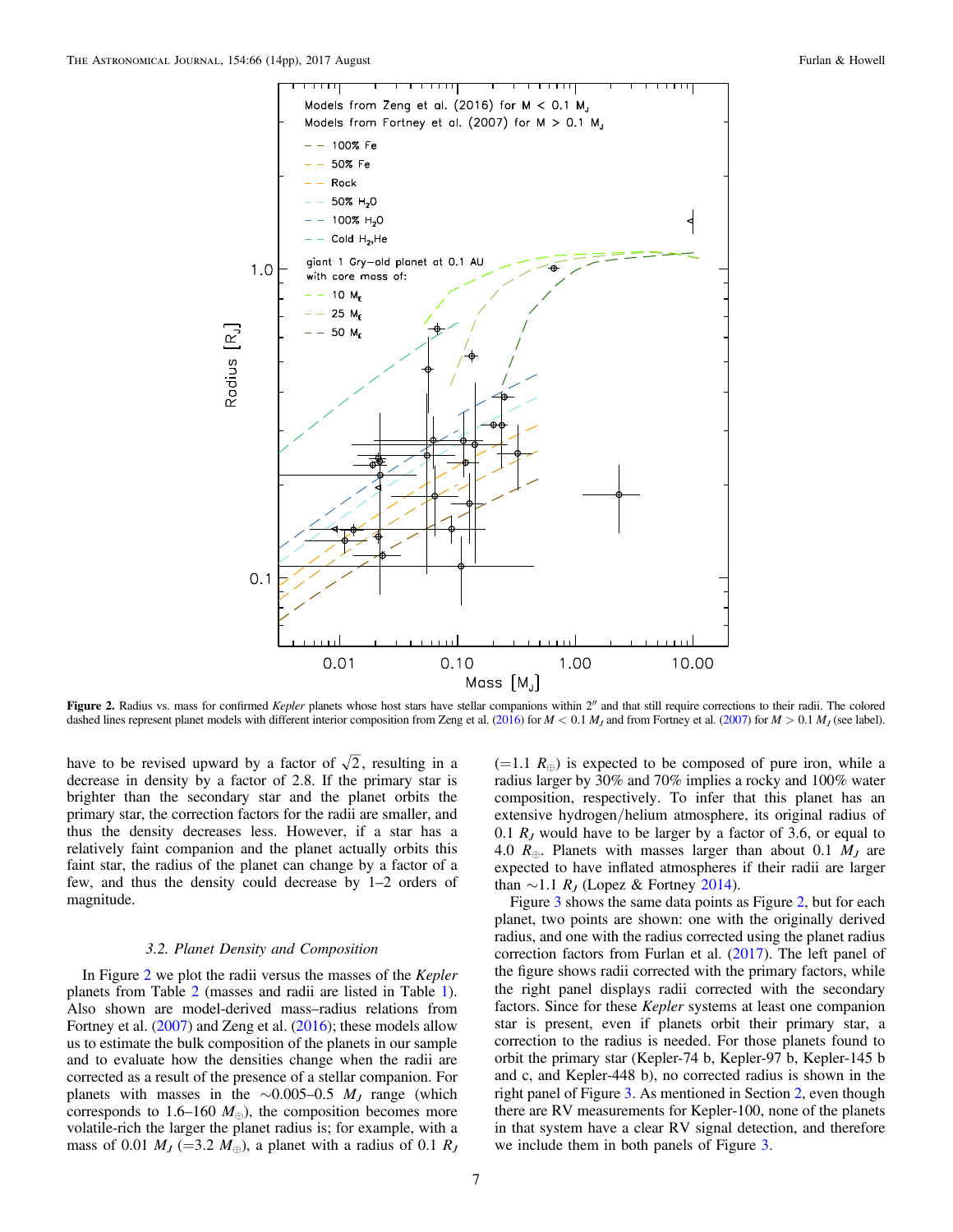<span id="page-7-0"></span>

Figure 3. Similar to Figure [2](#page-6-0); the black circles are measurements (for clarity, uncertainties are omitted), while the red circles result from correcting the radii assuming that the planets orbit the primary (left) or brightest companion star (right). The colored dashed lines have the same meaning as in Figure [2](#page-6-0).

The planets shown in Figure [2](#page-6-0) span a variety of bulk compositions, from iron-rich, volatile-free planets to more water-rich ones and planets with extensive atmospheres. Many planet masses (and, to a lesser extent, planet radii) are very uncertain, and so there is a range in possible planet composition for each planet. In Figure 4 we show histograms of the planet bulk densities, both for measured values and for values corrected owing to the presence of a companion star using the PDCFs from Table [2.](#page-5-0) The measured values range from 0.32 to over 20 g cm<sup> $-3$ </sup> (with the latter values very uncertain; see Table [2](#page-5-0)). Figure [5](#page-8-0) displays the same bulk densities from Figure 4 as a function of orbital period, with symbol sizes scaled according to the planet's equilibrium temperature (which was adopted either as an average of published values, if available, or as the value from the Q1–Q17 Data Release 25 KOI table). It is expected that planets with short orbital periods are hot, and if they have extensive atmospheres, they may be inflated and thus have low densities. Indeed, about 40% of the planets in our sample with periods less than 10 days have equilibrium temperatures larger than 1000 K, while the planets with longer periods  $(>10 \text{ days})$  are all cooler than 1000 K.

When correcting the planet radii as a result of the flux dilution by the companion star, for 22 of the 29 planets in our sample the radii and thus also densities do not change noticeably if the planets are assumed to orbit their primary stars. Only three stars have companions that are bright enough to cause an obvious increase in the planet radius when accounting for its flux dilution. Kepler-326 and Kepler-84 are almost equal brightness binaries, and so the radii of Kepler-326 b, c, and d and those of Kepler-84 b and c increase by factors of 1.4 and 1.2, respectively. The most dramatic change occurs for the Kepler-326 planets, which, with their larger radii, are dominated by gaseous atmospheres (as opposed to a rock–



Figure 4. Histograms of the bulk densities of confirmed Kepler planets studied in this work (see Table [2](#page-5-0)). The gray dashed histogram shows all the measurements, excluding upper limits, while the black histogram shows only those planets for which both the primary and secondary density correction factors are defined (see text for details). The orange and green histograms show the densities after correcting the planet radii assuming that the planets orbit the primary or brightest companion star, respectively. The dark-gray area covers unphysically low densities, while the light-gray area covers densities of highly inflated planets.

volatiles mixture before radius correction). The two planets in the Kepler-53 system experience a 5% change in radius.

On the other hand, the changes can be substantial if planets are assumed to orbit the brightest companion star. In the latter case, most planets whose current density identifies them as rocky or water-rich would become gas giants. However, a large fraction of these planets would reach unrealistically low densities ( $\lesssim 0.1$  g cm<sup>-3</sup>), which would require highly inflated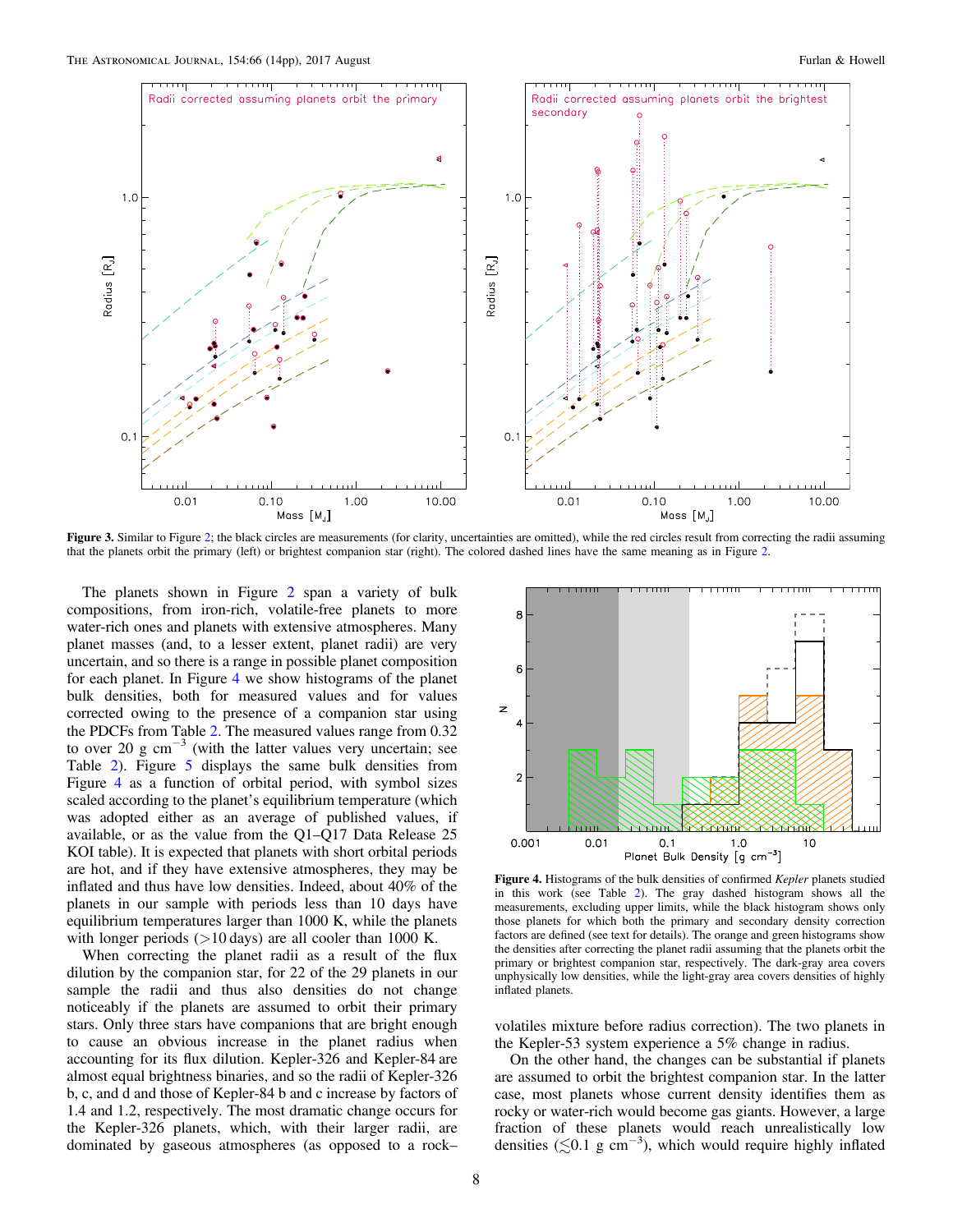<span id="page-8-0"></span>

Figure 5. Bulk densities from Table [2](#page-5-0) vs. the planet orbital period; the symbol sizes scale with the planet's equilibrium temperature as shown in the label. Black circles represent density measurements (and vertical solid lines their uncertainties), while the orange and green circles represent densities after correcting the planet radii assuming that the planets orbit the primary or brightest companion star, respectively. The gray areas have the same meaning as in Figure [4.](#page-7-0)

atmospheres (and high equilibrium temperatures) or unusually large ( $\geq 10\%$ ) mass fractions in an H/He envelope, both of which would not be stable, long-lived configurations (Lopez et al. [2012](#page-13-0)). Currently, the planets with the lowest densities (0.02–0.05 g cm−<sup>3</sup> ) are K2-97 b, Kepler-51 b, c, d, and HAT-P-67 b; K2-97 b and HAT-P-67 b orbit evolved stars and have highly inflated atmospheres (Grunblatt et al. [2016](#page-13-0); Zhou et al. [2017](#page-13-0)), while the three planets in the Kepler-51 system have either massive H/He envelopes or underestimated masses, given that they were determined via TTVs (Masuda [2014](#page-13-0)). In Figures [4](#page-7-0) and 5, the region of very low density planets ( $\sim$ 0.02–0.2 g cm<sup>-3</sup>) is indicated by a light-gray area, while densities lower than that (which are improbable, and thus likely unphysical) are encompassed by a dark-gray area. For those planets that end up in the low-density regime  $(\lesssim 0.1 \text{ g cm}^{-3})$ after radius correction (8 of the 22 planets that could potentially orbit the companion star), the scenario of the planet orbiting the companion star can be excluded with a high degree of certainty. This includes Kepler-396 c; even though the density of Kepler-396 b would allow it to orbit the companion star, Kepler-396 c makes it unlikely for both planets to orbit the companion star. Overall, based on their masses, radii, and flux contamination by the companion star, we find that 15 planets in seven planetary systems could orbit either the primary or companion star (Kepler-53 b and c, Kepler-84 b and c, Kepler-92 b and c, Kepler-100 b, c, d, Kepler-203 c and d, Kepler-326 b, c, d, and Kepler-333 b).

#### 4. Discussion

The density of a planet depends on both its mass and radius. While different methods exist to determine a planet's mass, some with fairly large uncertainties, the radii of transiting planets are usually known with smaller uncertainties than the mass (see Figure [2](#page-6-0)). However, the fact that many stars have nearby companion stars adds additional uncertainty to the radius determination. When companion stars have been detected in high-resolution imaging or spectroscopic followup observations, corrections to the planet radii due to flux dilution can be applied; they are usually relatively small if planets are assumed to orbit the primary star, but they can be large if planets orbit the companion star. Of particular concern are close binaries of about equal brightness (possibly ∼15% of stars); they require the largest correction in radius and thus density for planets orbiting the primary star (factors of ∼1.4 and 0.35, respectively). In our sample, Kepler-326 and Kepler-84 have such a bright, close companion and therefore experience the most significant change in the bulk composition of their planets.

In most cases, it is not known which star the planet orbits. Besides for very faint companion stars, which would result in planet radii larger than that of the star, RV measurements can allow us to exclude a companion star as the host, since the primary star's spectrum is the source of the RV information from which the planet mass is derived. However, for equalmass (and thus equal-brightness) binaries, it could be difficult to determine which star is indeed the planet host; on the other hand, in this case the radius correction factors are similar for both stars in the system. In several multiplanet systems, planet masses have been determined from TTVs; in these cases, as opposed to RV detections, the star hosting the planets is not obvious. The only fairly certain assertion for systems with more than one planet is that all planets likely orbit the same star.

The planet bulk density can offer an important clue as to whether a planet can indeed orbit a companion star, given that in this case the density can decrease substantially (1–2 orders of magnitude). Low-density planets are known; many can be found in compact, multiplanet systems (e.g., Kepler-11, Lissauer et al. [2013;](#page-13-0) Kepler-51, Masuda [2014](#page-13-0); Kepler-79, Jontof-Hutter et al. [2014](#page-13-0)). Among Kepler planets, Kepler-51 b, c, and d and Kepler-79 d have the lowest densities measured to date, ranging from 0.03 to 0.09 g  $cm^{-3}$  (Jontof-Hutter et al. [2014;](#page-13-0) Masuda [2014](#page-13-0)). Assuming that their masses are not underestimated, their low density implies that their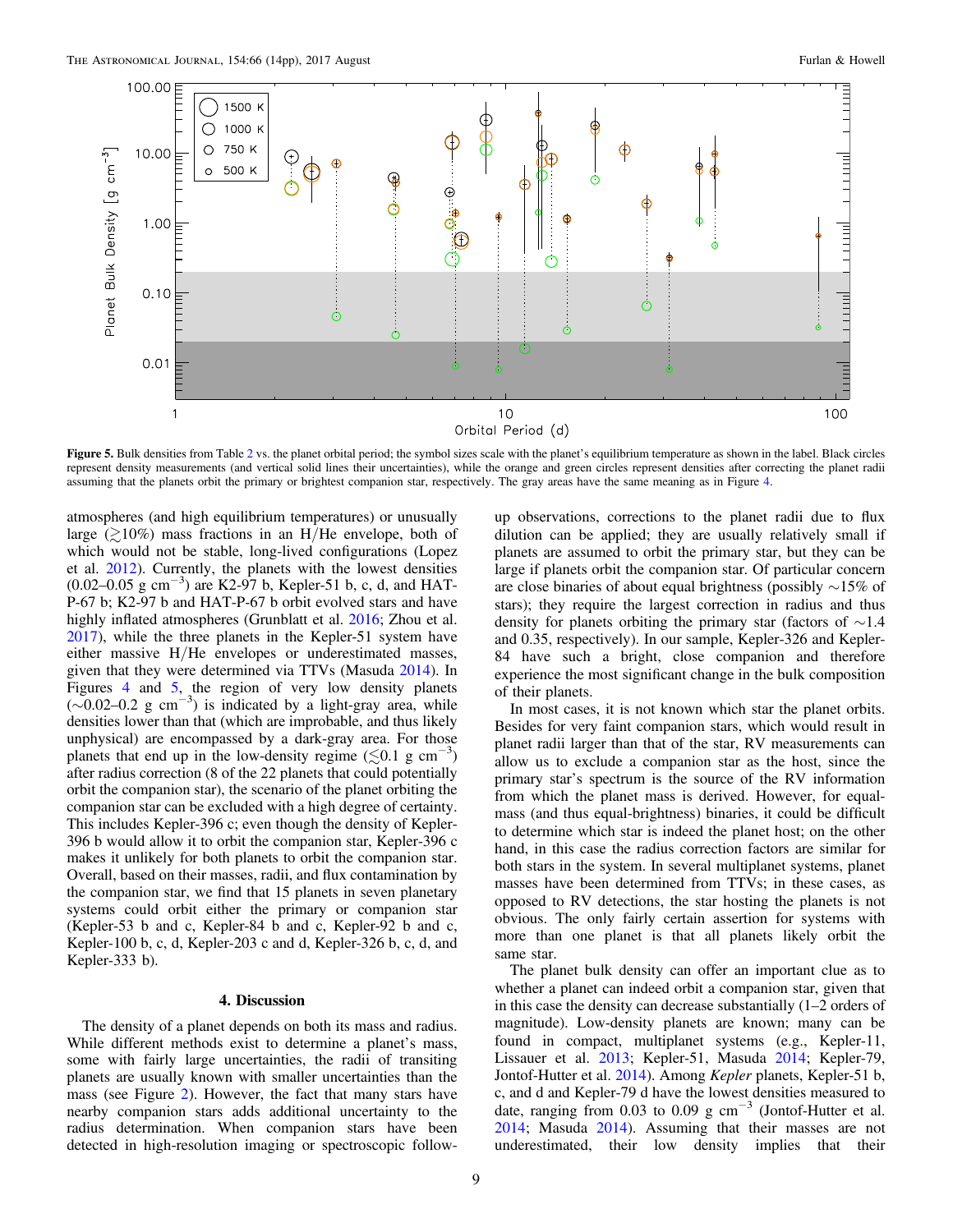<span id="page-9-0"></span>compositions are dominated, either by volume or by mass, by volatiles. If the incident flux is sufficiently high (a few hundred times the flux the Earth receives from the Sun), the atmosphere can be highly inflated, also resulting in a low density (Lopez & Fortney [2014](#page-13-0)).

The accretion of large amounts of volatiles onto a forming planet presents its own challenges; according to one model of giant planet formation, a core has to form first, and then a sufficient amount of gas has to be available to be accreted (see Helled et al. [2014](#page-13-0)). These conditions can be met beyond the snow line, with subsequent type I migration inward (e.g., Rogers et al. [2011](#page-13-0)). Planets with large H/He envelopes and relatively small cores (∼10%–15% of volume) could be young or could have inflated radii as a result of strong stellar irradiation; these atmospheres could also suffer from photoevaporation and thus become less massive over time (Rogers et al. [2011](#page-13-0); Lopez et al. [2012](#page-13-0)). This atmospheric mass loss depends on the mass and size of the planet, as well as the stellar UV flux; it is expected to be strongest during the first few hundred megayears and could lead to the complete loss of an atmosphere in several gigayears for a planet with a mass of a few  $M_{\oplus}$  (Rogers et al. [2011](#page-13-0); Lopez et al. [2012](#page-13-0)). For planets with substantial atmospheres observed today, the atmospheric erosion would imply that the H/He envelopes were even more massive in the past, which compounds the challenge of forming substantial gaseous envelopes when the planet is still embedded in its protoplanetary disk. Overall, low-density planets seem to require special formation scenarios and conditions and are therefore expected to be rare. In turn, this might imply that few exoplanets orbit faint companion stars. Out of the 22 planets in our sample that could potentially orbit the companion star, we conclude that 8 can only orbit the primary star, since otherwise their densities would become lower than  $\sim 0.1$  g cm<sup>-3</sup>.

We note that our sample of 29 Kepler planets does not include any planets comparable to Earth in mass and size. Among the larger sample of *Kepler* planets with masses, radii, and companion stars within  $2<sup>''</sup>$ , the planet with the smallest mass, Kepler-11 f, has a mass of 2.1  $M_{\oplus}$  and a radius of 2.5  $R_{\oplus}$ , while the two planets with radii less than 1  $R_{\oplus}$ , Kepler-106 b and d, only have upper limits in their masses ( $\lt$ 5.4 and 7.9  $M_{\oplus}$ , respectively). The effect of stellar companions on planet radii will be even more important for small, presumably rocky planets, since lower densities will imply more volatiles and possibly large atmospheres, conditions that are not suitable for life as we know on Earth. One problem with Earth-sized planets is that their masses are difficult to measure; in many cases, only radii will be measured directly. If mass–radius relationships are to be used to infer their masses (and densities), it is crucial to determine their radii accurately, which implies detecting any nearby companion star.

### 5. Conclusions

Given that about half the stars in the solar neighborhood are in multiple systems, and moreover about 15% of them have a close, roughly equal mass companion, it is important to determine whether a planet host star has a companion star. The presence of a companion will have an effect on the determination of the radius of a transiting planet owing to the dilution of the transit depth. We studied the effect of companion stars on the radii, and thus bulk densities, of those confirmed Kepler planets that have both masses and radii determined and whose stars have at least one stellar companion

detected within 2″ that has not yet been taken into account when deriving the planets' radii and that could, in most cases, potentially be the planet host. Our sample contains 29 planets orbiting 15 stars. In a multiple-star system, it is often not known which star the planets orbit, but in either case the planetary radii will have to be revised upward. Even if the assumption is made that the planets are more likely to orbit the primary star, the planet radii would require an increase by as much as a factor of 1.4 and a corresponding decrease in bulk density by as much as a factor of 2.8. Such a decrease in density would change the composition of any iron-rich planet to that of a planet with at least some volatiles, and a rocky planet would become a planet dominated by volatiles.

Even more dramatic changes in the inferred planet bulk composition are expected if the planet orbits a fainter companion star; in this case several planets in our sample would be inferred to have extensive hydrogen/helium atmospheres (likely also highly inflated). This scenario is probably not very common, and it can be ruled out if the planet bulk density would become unrealistically low, but it has to be assessed on a case-by-case basis. Of particular interest are small, rocky planets; they are more affected by the presence of companion stars, since they could still be Earth-like (if orbiting the primary star) or dominated by volatiles (if orbiting a fainter companion star), and thus not be Earth-like at all. Since masses are very challenging to measure for small planets, it is critical to at least determine accurate radii for them in order to derive a good estimate of their mean density.

Of the 29 planets in our sample, seven experience notable increases in their radius once the effect of the companion star is folded in: Kepler-326 b, c, d, Kepler-84 b and c, and, to a lesser extent, Kepler-53 b and c. In particular, the Kepler-326 planets would change from a composition of rock and some volatiles to one dominated by a gaseous envelope. Five planets in our sample cannot orbit the companion star, since previous work determined that they orbit the primary star. Of the remaining planets with measured densities, eight would end up with unrealistically low densities if they orbited the companion star. Overall, we conclude that in seven planetary systems (with a total of 15 planets) the planets could orbit either the primary or the companion star (Kepler-53, Kepler-84, Kepler-92, Kepler-100, Kepler-203, Kepler-326, and Kepler-333).

The effect of a companion star on the bulk density of a planet underlines the importance of follow-up studies of host stars of planet candidates found with the transit method. Highresolution imaging and RV measurements will reveal companion stars in certain ranges of parameter space; in addition, indepth statistical analysis using the observational results should allow us to infer which star the planet is most likely to orbit. Among the Kepler planet host stars, there are likely still many unidentified binary systems; for host stars that are closer (and brighter), as is the case for many  $K2$  and most TESS targets, fewer companions are missed by follow-up observations (e.g., Ciardi et al. [2015](#page-12-0); Crossfield et al. [2015](#page-12-0); Vanderburg et al. [2015;](#page-13-0) Howell et al. [2016](#page-13-0)). Thus, with appropriate follow-up work, the large expected planet yield of the K2 and TESS missions, as well as other future transiting surveys, should result in more reliable planet radii and therefore more definitive identification of truly Earth-like planets in the solar neighborhood.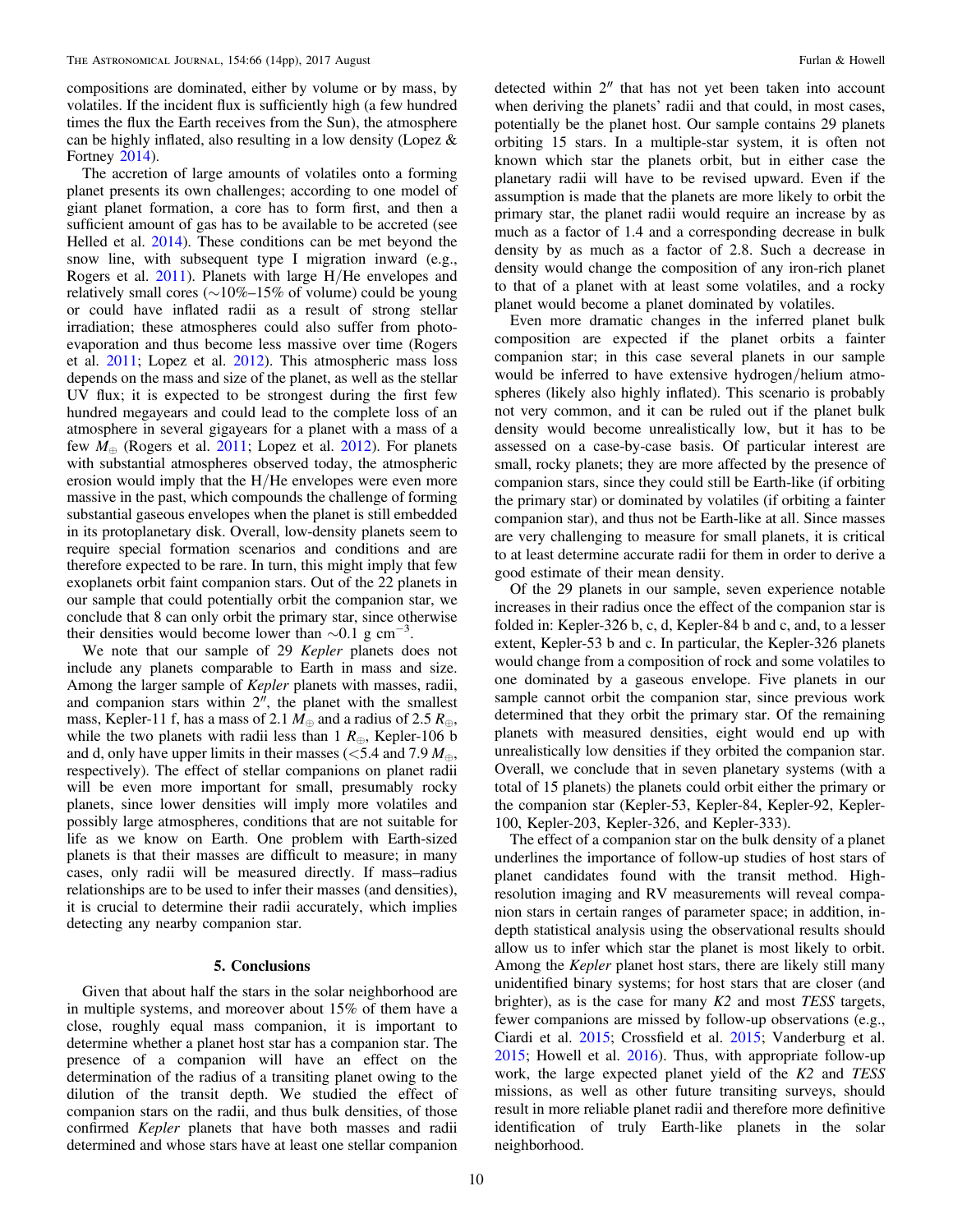The Astronomical Journal, 154:66 (14pp), 2017 August Furlan & Howell Furlan & Howell

We thank our referee for useful suggestions that improved the presentation and clarity of the paper. Support for this work was provided by NASA through awards issued by JPL/ Caltech. This research has made use of the NASA Exoplanet Archive and the Exoplanet Follow-up Observation Program website, which are operated by the California Institute of Technology, under contract with NASA under the Exoplanet Exploration Program. It has also made use of NASA's Astrophysics Data System Bibliographic Services.

# Appendix A Notes on Individual Planets

# A.1. Planets Studied in This Work (Targets from Table 2)

Kepler-27 b and c.—The masses of Kepler-27 b and c were determined from TTVs by Hadden & Lithwick ([2014](#page-13-0)); since these authors identified the planet pair as likely having high eccentricities, their masses are probably overestimated. From the measured masses and radii, we derive bulk densities of 1.15 and 0.32 g cm<sup> $-3$ </sup> for Kepler-27 b and c, respectively. Both planets seem to be gas giants, with a smaller core for Kepler-27 c than b. Steffen et al. ([2012](#page-13-0)) raised the possibility that the planets could actually orbit the companion star  $\sim$ 2″ to the northeast ( $\Delta K = 3.4$ ; Furlan et al. [2017](#page-12-0)). However, for this scenario we derived unrealistically low planet densities  $(< 0.03$ g cm<sup>-3</sup>), which would decrease even more if the planet masses were actually lower.

Kepler-53 b and  $c$ . Similar to the planets of Kepler-27, the masses of Kepler-53 b and c were determined from TTVs, and they are identified as high-eccentricity planets (Hadden & Lithwick [2014](#page-13-0)). We derive high bulk densities for both planets, but the uncertainties are large. Kepler-53 b is consistent with an iron-rich rocky composition, while Kepler-53 c is water-rich. If the dilution caused by the 0.'' 1 companion ( $\Delta m \sim 2.5$  at 0.55  $\mu$ m; Gilliland et al. [2015](#page-13-0)) is taken into account, the planet densities decrease by about 15% if the planets are assumed to orbit the primary star, but by almost 85% if they are assumed to orbit the fainter star. In the latter case, both planets would be inferred to have substantial gaseous envelopes.

Kepler-74 b.—Kepler-74 b is a gas giant planet whose mass was determined from RV measurements (Hébrard et al. [2013](#page-13-0); Bonomo et al. [2015](#page-12-0)). It has a relatively high equilibrium temperature of ∼1200 K. The star has a companion at a separation of  $0$ ." 3, which is about 0.5 mag fainter in the optical (Ziegler et al. [2017](#page-13-0)). This companion was not taken into account when the planet radius was derived, and so, even though the planet is orbiting the primary (given its RV signal), its radius has to be revised by about 3%.

Kepler-80 b to e.—Kepler-80 is surrounded by five transiting planets (Xie [2013;](#page-13-0) Lissauer et al. [2014;](#page-13-0) Rowe et al. [2014](#page-13-0); Morton et al. [2016](#page-13-0)), all of which have orbital periods less than 10 days. The densities of the four planets with mass and radius determinations imply a rocky composition for Kepler-80 d and e and substantial atmospheres for planets b and c (MacDonald et al. [2016](#page-13-0)). We can exclude the scenario that the planets orbit the 1."7-companion star of Kepler-80 ( $\Delta K = 5.2$ ; Kraus et al. [2016](#page-13-0)) since the densities of at least some of the planets in each system would become unrealistically low.

Kepler-84 b and c.—Kepler-84 is among those systems for which the planet radii, and thus planet densities, change substantially even if the planets orbit their primary star, since the companion star at  $0$ .<sup>"</sup> $2$  is only somewhat fainter than the

primary ( $\Delta m \sim 0.9$  at 0.55  $\mu$ m; Gilliland et al. [2015](#page-13-0)). Its primary and secondary planet radius correction factors are 1.202 and 1.387, respectively (Furlan et al. [2017](#page-12-0)). It is surrounded by five planets, of which only two have measured masses from TTVs (Hadden & Lithwick [2014](#page-13-0)). The composition of Kepler-84 b and c implies iron-rich solids; with the larger planet radii, they would still be rocky planets, but in the case of Kepler-84 c (whose mass is about a factor of two lower than that of Kepler-84 b), the new density suggests the additional presence of some water or other volatiles.

Kepler-92 b and  $c$ .—The masses of Kepler-92 b and c were determined from TTVs (Xie  $2014$ ). With a mass of 0.2  $M<sub>J</sub>$ , Kepler-92 b is 10 times as massive as Kepler-92 c. Their radii both lie in the Neptune-size regime. From their position in the mass–radius diagram, their composition is likely rich in volatiles. If they orbited the faint companion star instead of the primary (which is about 4.2 mag fainter in the  $K$  band and at a projected separation of 1"5; Kraus et al. [2016](#page-13-0); Furlan et al. [2017](#page-12-0)), Kepler-92 c would be among the lowest-density planets, while Kepler-92 b would be a typical gas giant.

Kepler-97 b.-Kepler-97 is orbited by two planets, but only one (Kepler-97 b) has both mass and radius determined; the other one, Kepler-97 c, was detected in RV data as a linear trend, so only a lower limit of  $\sim$ 1  $M_J$  for its mass could be derived (Marcy et al. [2014](#page-13-0)). Kepler-97 has a fainter companion at a separation of 0.<sup>"</sup> 4 ( $\Delta K = 3$ ; Furlan et al. [2017](#page-12-0)); Marcy et al. ([2014](#page-13-0)) suggested that it could be the cause for the linear trend in the RVs (and thus Kepler-97 c would not exist). They also concluded that Kepler-97 b most likely orbits the primary star based on the lack of centroid shift when comparing the inand out-of-transit photocenters. However, Marcy et al. ([2014](#page-13-0)) did not correct the planet radius given the flux dilution caused by the companion star (since it is a relatively small correction of 3%; Furlan et al. [2017](#page-12-0)).

Kepler-100 b, c, d.—There are three planets in the Kepler-100 system, but only one, Kepler-100 b, has a measured mass from RV data, albeit with just a tentative RV signal detection (Marcy et al. [2014](#page-13-0)). Given the tentative RV signal of just one planet, we did not exclude the fainter companion star (at a projected separation of 1."8, with  $\Delta i = 4.2$ ; Lillo-Box et al. [2014;](#page-13-0) Furlan et al. [2017](#page-12-0)) from being the planet host. The density of Kepler-100 b implies an iron-rich composition, but since its mass is fairly uncertain, it could be more rich in volatiles. The upper limits in mass for Kepler-100 c and d suggest that they are volatile-rich planets. If the planets orbited the companion star, they would be low-density giant planets, with Kepler-100 c and d among the lowest-density planets known.

Kepler-104 b.—The Kepler-104 multiplanet system contains three planets of similar size (Rowe et al. [2014](#page-13-0)), but only Kepler-104 b has a mass determined from TTVs (Hadden & Lithwick [2014](#page-13-0)). Since it is flagged as a high-eccentricity planet by Hadden & Lithwick  $(2014)$  $(2014)$  $(2014)$ , its mass could be overestimated. Its measured mass implies a composition dominated by volatiles. If Kepler-104 b orbited the faint companion star at 1."9 from the primary ( $\Delta i = 6.1$ ; Lillo-Box et al. [2014](#page-13-0)), its density would become unrealistically low.

Kepler-145 b and c.-The masses of Kepler-145 b and c were determined from TTVs (Xie [2014](#page-13-0)). Kepler-145 c is both larger and more massive than Kepler-145 b; its composition is likely dominated by volatiles, while Kepler-145 b is mostly rocky. The very faint companion star at a projected separation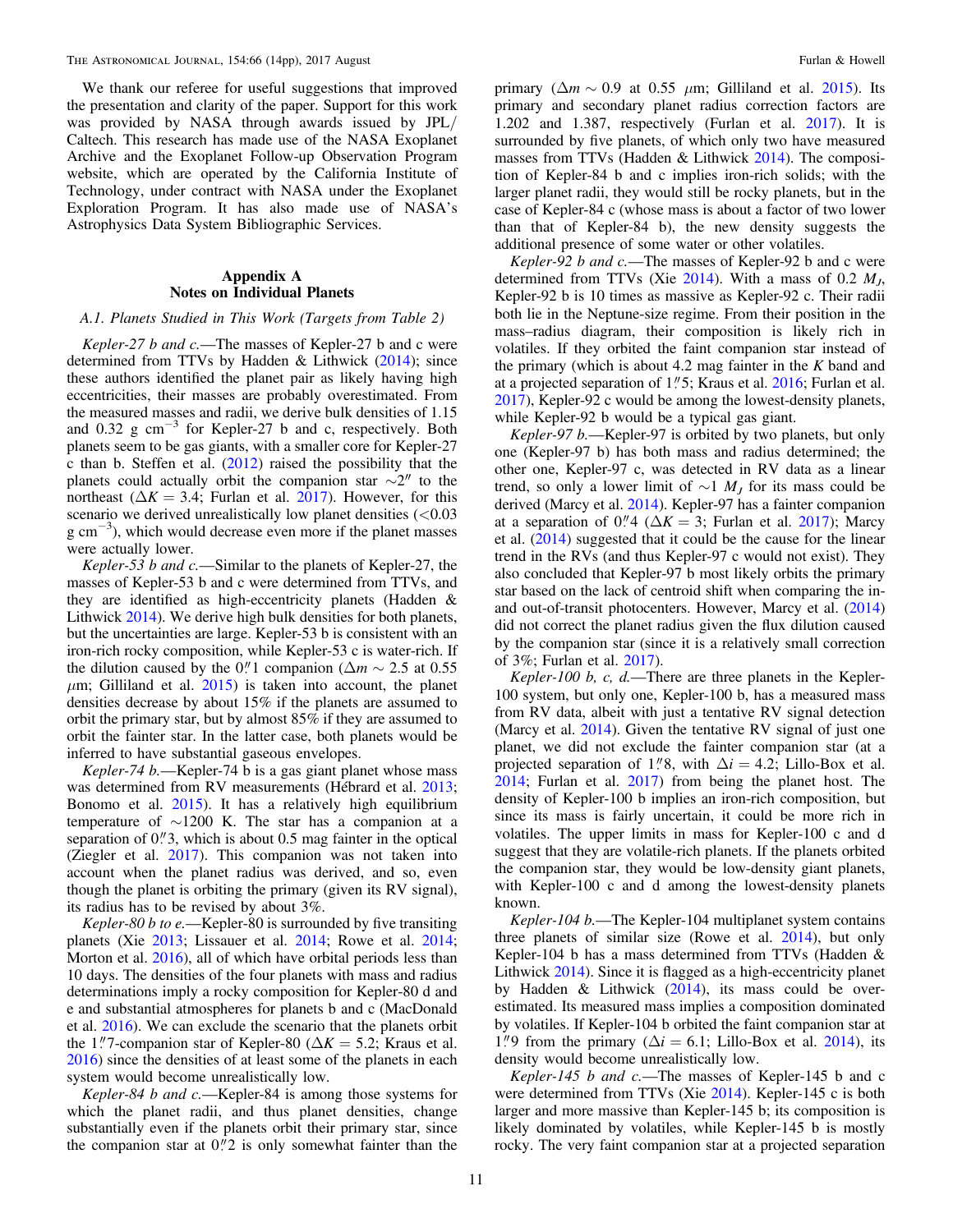of 1."5 ( $\Delta K = 8.5$ ; Kraus et al. [2016](#page-13-0)) causes a negligible flux dilution (primary planet radius correction of 1.0001; Furlan et al. [2017](#page-12-0)); we conclude that the companion cannot be the planet host since the planets would become bigger than the star.

Kepler-203  $c$  and  $d$ .—Kepler-203 is orbited by three planets (Rowe et al. [2014](#page-13-0)), but only the two outermost planets, Kepler-203 c and d, have masses determined from TTVs (Hadden & Lithwick [2014](#page-13-0)). The location of Kepler-203 c and d in the mass–radius diagram implies a density higher than pure iron. However, they were flagged as high-eccentricity planets, which suggests that their masses are overestimated (Hadden & Lithwick [2014](#page-13-0)). Masses lower by at least an order of magnitude would make these planets consistent with a rocky or water-rich composition. On the other hand, if Kepler-203 c and d transited the companion star (located at 1."9, with  $\Delta i = 4.1$ ; Lillo-Box et al. [2014](#page-13-0); Furlan et al. [2017](#page-12-0)) instead of the primary, their radii would be larger by about a factor of three, and thus, even if their masses did not change, their density would be low enough to be consistent with that of a gas giant planet.

Kepler-326 b, c,  $d$ . Similar to Kepler-84, the planets of Kepler-326 require substantial revisions to their radii and densities even if they orbit the primary star. The primary and secondary planet radius correction factors are 1.407 and 1.421, respectively (resulting from an almost equal brightness binary; the two stars are just  $0''05$  apart; Kraus et al.  $2016$ ). Kepler-326 has three planets, all of which have measured masses from TTVs (Hadden & Lithwick [2014](#page-13-0)). After correcting for the flux dilution by the companion, the increased planetary radii imply substantial atmospheres as opposed to water-dominated (Kepler-326 c and d) or water–rock (Kepler-326 b) composition.

Kepler-333 b.—The mass of Kepler-333 b was determined from TTVs (Hadden & Lithwick [2014](#page-13-0)). There is another planet in the system, Kepler-333 c, without a mass determination, but with a somewhat smaller radius (Rowe et al. [2014](#page-13-0)). The density of Kepler-333 b implies a density higher than pure iron. If its mass were lower by at least a factor of 10, its composition would be consistent with that of rock or a rock–water mixture. Similar to the Kepler-203 system, if Kepler-333 b orbited the companion star (separated by  $1\frac{1}{3}$  from the primary, with  $\Delta i = 4.1$ ; Ziegler et al. [2017](#page-13-0)), its mass and radius would be consistent with that of a gas giant planet.

Kepler-396 b and c.—The masses and radii of Kepler-396 b and c imply a volatile-rich composition for planet b, while planet c, which is larger and less massive, is similar to a gas giant. Since masses were determined from TTVs (Xie [2014](#page-13-0)), they may be overestimated. If the planets orbited the faint companion, separated by  $0''$  from the primary and about 6 mag fainter in the optical (Furlan et al. [2017](#page-12-0)), Kepler-396 b would become an envelope-dominated planet, while the density of Kepler-396 c would become unrealistically low. Therefore, it is likely that both planets orbit the primary star.

Kepler-448 b.—Kepler-448 b is a 1.4  $R_J$  planet with only an upper limit of 10  $M<sub>J</sub>$  for its mass derived from RV measurements (Bourrier et al.  $2015$ ). Its large radius (1.4  $R_J$ ) implies a highly inflated atmosphere (irrespective of the mass of the planet), but, as opposed to Kepler-13 b, which has a similarly large radius, it does not have a particularly high equilibrium temperature. From the analysis of time-series spectra, Bourrier et al. ([2015](#page-12-0)) found that the transit is associated with Kepler-448; even though they were not aware of any companion stars, we conclude that the companion star located at 0.76 from the primary (with  $\Delta K = 3.8$ ; Kraus et al. [2016](#page-13-0)) is unlikely to be the planet host. However, even if Kepler-448 b orbits the primary star, its radius has to be corrected owing to the flux dilution by the companion (a small increase of 2%; Furlan et al. [2017](#page-12-0)).

### A.2. Remaining Targets from Table 1

Kepler-1 b.—Kepler-1 b, also known as TrES-2 b, was discovered by O'Donovan et al. ([2006](#page-13-0)); since its discovery, many authors have measured its properties from the *Kepler* light curve and ancillary data (see Table [1](#page-2-0)). Several authors did correct for the flux dilution by the faint companion (at  $1$ .<sup>"</sup> $1$  with  $\Delta i \sim 4$ ; Law et al. [2014](#page-13-0)), but the correction to the planet radius is just ∼1% (Furlan et al. [2017](#page-12-0)). With a mass of 1.22  $M<sub>J</sub>$ , a radius of 1.21  $R<sub>I</sub>$ , and an equilibrium temperature of 1470 K (Esteves et al. [2015](#page-12-0)), Kepler-1 b is a hot Jupiter with a somewhat inflated radius. Given that its mass was determined from RV measurements (e.g., O'Donovan et al. [2006](#page-13-0)), we can exclude the companion star as being the host.

Kepler-5 b.—Kepler-5 b is about one-third larger than Jupiter and twice as massive. Its large radius, as well as its equilibrium temperature of 1750 K (Esteves et al. [2015](#page-12-0)), suggests that its atmosphere is inflated. Similar to Kepler-1 b, the mass of Kepler-5 b was determined from RV measurements (Koch et al.  $2010$ ), and the companion at  $0\rlap{.}''9$  is about 5 mag fainter than the primary in the  $J$  band (Furlan et al. [2017](#page-12-0)), so the companion star cannot be the planet host. Also, the (very small) flux dilution by the companion was taken into account when the planet parameters for Kepler-5 b were derived (Koch et al. [2010](#page-13-0); Southworth [2011](#page-13-0)).

Kepler-7 b.-Kepler-7 b stands out as a planet with a very large radius (1.6  $R_J$ ), small mass (0.4  $M_J$ ), and thus extremely low density  $(0.14 \text{ g cm}^{-3})$ ; Esteves et al. [2015](#page-12-0)). Its atmosphere is likely highly inflated, a result of its close orbit around a slightly evolved star (Latham et al. [2010](#page-13-0)), resulting in a high equilibrium temperature of 1630 K (Esteves et al. [2015](#page-12-0)). The host star has a faint companion ( $\Delta i = 4.6$ ) at a projected separation of 1."9 (Latham et al. [2010](#page-13-0); Adams et al. [2012](#page-12-0); Law et al. [2014](#page-13-0)), which was taken into account when the planet parameters for Kepler-7 b were derived (Latham et al. [2010](#page-13-0); Southworth [2010](#page-13-0), [2011](#page-13-0)). Moreover, the companion was excluded from being the star with the transit owing to the small observed centroid shifts, in addition to the primary's measured RV shifts (Latham et al. [2010](#page-13-0)).

Kepler-10 b and c.-There are two planets in the the Kepler-10 system: both Kepler-10 b and c have a relatively high density of  $\sim$ 7–8 g cm<sup>-3</sup> (Dumusque et al. [2014;](#page-12-0) Esteves et al. [2015](#page-12-0)), but the former has a mass of about 4  $M_{\oplus}$  and a radius of 1.5  $R_{\oplus}$ , while the latter is more massive and larger with 17.2  $M_{\oplus}$  and 2.4  $R_{\oplus}$  (Lissauer et al. [2011](#page-13-0), [2013](#page-13-0); Hadden & Lithwick [2014](#page-13-0)). The densities of both planets imply a rocky composition, with Kepler-10 b containing some iron and Kepler-10 c likely some water (Dumusque et al. [2014](#page-12-0)). The absence of an atmosphere and the high equilibrium temperature of Kepler-10 b (2130 K; Esteves et al. [2015](#page-12-0)) suggest that it may be the remnant core of a gas-rich planet whose atmosphere was lost owing to photoevaporation (Lopez & Fortney [2014](#page-13-0)). Given that the masses of the planets in the Kepler-10 system were derived from RV measurements, the 2″ companion star  $(\Delta K = 6.8;$  Kraus et al. [2016](#page-13-0)) cannot be the planet host. Its flux dilution has not been taken into account previously, but the correction factor for the planet radius is negligible at 1.0005 (Furlan et al. [2017](#page-12-0)).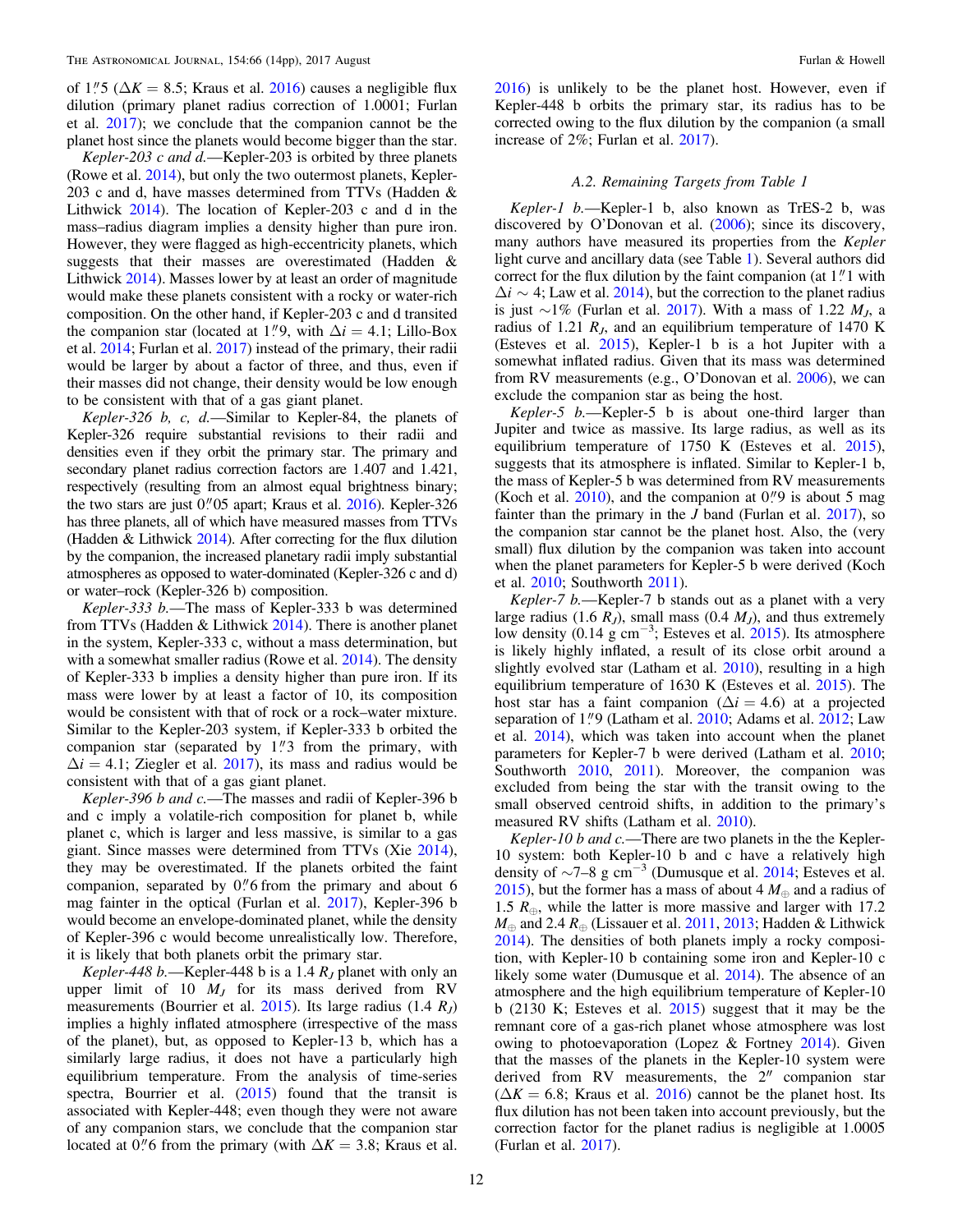<span id="page-12-0"></span>Kepler-11 b to g.—The Kepler-11 system consists of six transiting planets. The masses of five planets (b through f) were determined from TTVs (planet g has only an upper limit in mass), and their densities imply large volume fractions of volatiles, like  $H_2O$ ,  $CH_4$ ,  $H_2$ , and He (Lissauer et al. [2011,](#page-13-0) [2013;](#page-13-0) Hadden & Lithwick [2014](#page-13-0)). The planets around Kepler-11 form a tight planetary system; they all orbit within 0.5 au from their star (Lissauer et al. [2013](#page-13-0)). A faint companion star ( $\Delta K = 4.6$ ) lies at a separation of 1."3 (Wang et al. [2015a](#page-13-0); Kraus et al. [2016](#page-13-0)); its flux dilution has not been considered previously, but it is very small, causing a radius change of less than 0.5% (Furlan et al. 2017). Based on centroid analysis of Kepler data, Lissauer et al. ([2011](#page-13-0)) concluded that the companion star cannot be the planet host.

Kepler-13 b.—Kepler-13 b has a very large mass  $(9.0 M<sub>J</sub>)$ and also large radius  $(1.5 \t R_J)$ , implying a substantial atmosphere (Shporer et al. [2014;](#page-13-0) Esteves et al. 2015). It also has a high equilibrium temperature of 2550 K (Esteves et al. 2015). In fact, it was found to likely orbit the brighter star of a 1″ binary, of which both components are rapidly rotating A-type stars (Szabó et al. [2011](#page-13-0)). With a period of just 1.7 days, it is a hot Jupiter with a highly inflated atmosphere (e.g., Shporer et al. [2014](#page-13-0)). The transit depth dilution by the companion was taken into account when the radius of Kepler-13 b was derived (Shporer et al. [2014](#page-13-0); Esteves et al. 2015).

Kepler-14 b.—Similar to Kepler-13 b, Kepler-14 b has a very large mass  $(8.1 \t M<sub>j</sub>;$  Buchhave et al.  $2011;$ Southworth [2012](#page-13-0)). It is a bit smaller than Kepler-13 b, which implies a higher bulk density. The almost equal brightness companion star at a separation of just  $0$ ." 3 was taken into account in the light-curve fit and in the derivation of the RVs (Buchhave et al. 2011). Moreover, from centroid analysis of Kepler data Buchhave et al.  $(2011)$  concluded that the primary star is the planet host.

Kepler-21 b.—The mass and radius of Kepler-21 b, 5.1  $M_{\oplus}$ and 1.64  $R_{\oplus}$ , respectively, indicate that it is likely a rocky planet (López-Morales et al. [2016](#page-13-0)). Given its high equilibrium temperature of  $\sim$ 2000 K (it is in a 2.8-day orbit around a star with  $T_{\text{eff}} = 6300 \text{ K}$ ), López-Morales et al. ([2016](#page-13-0)) suggested that the planet is surrounded by a thick layer of molten rock; it could be the leftover core of a giant planet. The mass of Kepler-21 b has been determined from RV measurements, so we can exclude the faint companion ( $\Delta K = 4$ ; Kraus et al. [2016](#page-13-0); Furlan et al. 2017) at a projected separation of  $0$ .<sup>"</sup> $8$  as the planet host star. López-Morales et al.  $(2016)$  $(2016)$  $(2016)$ were not aware of this companion, so its flux dilution has not been accounted for, but it is very small (Furlan et al. 2017).

Kepler-64 b.—Kepler-64 b is a circumbinary planet; its host star actually forms a quadruple stellar system, with an eclipsing binary and wider binary at a separation of  $\sim$ 0."7 (Schwamb et al. [2013](#page-13-0)). In addition, there is a faint star at a projected separation of 3″. The flux dilution by these companions (about 13%) was taken into account by Schwamb et al. ([2013](#page-13-0)) when deriving the transit depth and thus planet radius of Kepler-64 b. They also derived an upper limit for the mass, which, combined with the radius measurement, places this planet in the gas giant regime. Based on the RV measurements and models of Schwamb et al. ([2013](#page-13-0)), it is clear that the eclipsing binary star is the host.

Kepler-106 b to e.—Kepler-106 has a total of four planets, with RV yielding mass measurements for planets c and e and upper limits for the mass of planets b and d (Marcy et al. [2014](#page-13-0)). Kepler-106 b and d are probably consistent with an iron-rich or rocky composition. On the other hand, Kepler-106 c and e are volatile-rich. Given the very faint companion star at  $1\rlap.{''}7$  from the primary ( $\Delta K = 8.5$ ; Kraus et al. [2016](#page-13-0)), the transit dilution is minimal (and so it does not matter that it was not taken into account by Marcy et al. [2014](#page-13-0)); moreover, the companion star cannot be the planet host, since, in addition to the RV detections of planets c and e in the spectrum of the primary, in this case the planets would become bigger than the star.

Kepler-424 b.—There are two planets in the Kepler-424 system: Kepler-424 b is a hot Jupiter that transits the star during its 3.3-day orbit, and Kepler-424 c is a  $\sim$ 7  $M<sub>I</sub>$  planet on a 223-day orbit that was detected in RV data and does not transit (Endl et al. 2014). Thus, only Kepler-424 b has both mass and radius determined. The close companion star (at  $0''07$ ) is faint  $(\Delta K = 3.7;$  Kraus et al. [2016](#page-13-0)) and thus would cause a very minor correction to the planet radius and density. Therefore, similar to some of the other planets presented here, it does not really matter that it was not taken into account previously. It cannot be the planet host, since both planets were detected in the RV data of the primary.

Kepler-432 b.—Similar to the Kepler-424 system, Kepler-432 is orbited by a transiting planet (Kepler-432 b) and another planet (Kepler-432 c), detected in RV data, that does not transit (Quinn et al. [2015](#page-13-0)). However, the host star is a red giant star, and the orbit of Kepler-432 b is very eccentric (Ciceri et al. 2015; Quinn et al. [2015](#page-13-0)). Kepler-432 b is also fairly massive  $(\sim 5.2 M_J)$ , and its radius of 1.13  $R_J$  places it at the lower end of the inflated gas giant regime. The flux dilution by the  $0$ ."9 companion ( $\Delta K = 5.1$ ; Kraus et al. [2016;](#page-13-0) Furlan et al. 2017) was taken into account when analyzing the light curve of Kepler-432 b (Ciceri et al. 2015), but the effect is very small. Given the RV data, the companion can be excluded as the planet host.

#### References

- Adams, E. R., Ciardi, D. R., Dupree, A. K., et al. 2012, [AJ,](https://doi.org/10.1088/0004-6256/144/2/42) [144, 42](http://adsabs.harvard.edu/abs/2012AJ....144...42A)
- Barclay, T., Huber, D., Rowe, J. F., et al. 2012, [ApJ](https://doi.org/10.1088/0004-637X/761/1/53), [761, 53](http://adsabs.harvard.edu/abs/2012ApJ...761...53B)
- Barclay, T., Quintana, E. V., Adams, F. C., et al. 2015, [ApJ,](https://doi.org/10.1088/0004-637X/809/1/7) [809, 7](http://adsabs.harvard.edu/abs/2015ApJ...809....7B)
- Barnes, J. R., Jenkins, J. S., Jones, H. R. A., et al. 2014, [MNRAS](https://doi.org/10.1093/mnras/stu172), [439, 3094](http://adsabs.harvard.edu/abs/2014MNRAS.439.3094B)
- Batalha, N. M., Borucki, W. J., Bryson, S. T., et al. 2011, [ApJ,](https://doi.org/10.1088/0004-637X/729/1/27) [729, 27](http://adsabs.harvard.edu/abs/2011ApJ...729...27B)
- Batalha, N. M., Rowe, J. F., Bryson, S. T., et al. 2013, [ApJS](https://doi.org/10.1088/0067-0049/204/2/24), [204, 24](http://adsabs.harvard.edu/abs/2013ApJS..204...24B)
- Bonomo, A. S., Sozzetti, A., Santerne, A., et al. 2015, [A&A](https://doi.org/10.1051/0004-6361/201323042), [575, A85](http://adsabs.harvard.edu/abs/2015A&A...575A..85B)
- Borucki, W. J., Koch, D., Basri, G., et al. 2010, [Sci,](https://doi.org/10.1126/science.1185402) [327, 977](http://adsabs.harvard.edu/abs/2010Sci...327..977B)
- Borucki, W. J., Koch, D. G., Basri, G., et al. 2011, [ApJ](https://doi.org/10.1088/0004-637X/736/1/19), [736, 19](http://adsabs.harvard.edu/abs/2011ApJ...736...19B)
- Bourrier, V., Lecavelier des Etangs, A., Hébrard, G., et al. 2015, [A&A](https://doi.org/10.1051/0004-6361/201525750)[,](http://adsabs.harvard.edu/abs/2015A&A...579A..55B) [579, A55](http://adsabs.harvard.edu/abs/2015A&A...579A..55B)
- Bryson, S. T., Jenkins, J. M., Gilliland, R. L., et al. 2013, [PASP,](https://doi.org/10.1086/671767) [125, 889](http://adsabs.harvard.edu/abs/2013PASP..125..889B)
- Buchhave, L. A., Latham, D. W., Carter, J. A., et al. 2011, [ApJS](https://doi.org/10.1088/0067-0049/197/1/3), [197, 3](http://adsabs.harvard.edu/abs/2011ApJS..197....3B)
- Christiansen, J. L., Ballard, S., Charbonneau, D., et al. 2011, [ApJ](https://doi.org/10.1088/0004-637X/726/2/94), [726, 94](http://adsabs.harvard.edu/abs/2011ApJ...726...94C)
- Ciardi, D. R., Beichman, C. A., Horch, E. P., & Howell, S. B. 2015, [ApJ](https://doi.org/10.1088/0004-637X/805/1/16)[,](http://adsabs.harvard.edu/abs/2015ApJ...805...16C) [805, 16](http://adsabs.harvard.edu/abs/2015ApJ...805...16C)
- Ciceri, S., Lillo-Box, J., Southworth, J., et al. 2015, [A&A](https://doi.org/10.1051/0004-6361/201425145), [573, L5](http://adsabs.harvard.edu/abs/2015A&A...573L...5C)
- Crossfield, I. J. M., Petigura, E., Schlieder, J. E., et al. 2015, [ApJ](https://doi.org/10.1088/0004-637X/804/1/10), [804, 10](http://adsabs.harvard.edu/abs/2015ApJ...804...10C)
- Daemgen, S., Hormuth, F., Brandner, W., et al. 2009, [A&A](https://doi.org/10.1051/0004-6361/200810988), [498, 567](http://adsabs.harvard.edu/abs/2009A&A...498..567D)
- Doyle, L. R., Carter, J. A., Fabrycky, D. C., et al. 2011, [Sci,](https://doi.org/10.1126/science.1210923) [333, 1602](http://adsabs.harvard.edu/abs/2011Sci...333.1602D) Dumusque, X., Bonomo, A. S., Haywood, R. D., et al. 2014, [ApJ,](https://doi.org/10.1088/0004-637X/789/2/154) [789, 154](http://adsabs.harvard.edu/abs/2014ApJ...789..154D) Duquennoy, A., & Mayor, M. 1991, A&A, [248, 485](http://adsabs.harvard.edu/abs/1991A&A...248..485D)
- Endl, M., Caldwell, D. A., Barclay, T., et al. 2014, [ApJ,](https://doi.org/10.1088/0004-637X/795/2/151) [795, 151](http://adsabs.harvard.edu/abs/2014ApJ...795..151E)
- Esteves, L. J., De Mooij, E. J. W., & Jayawardhana, R. 2015, [ApJ,](https://doi.org/10.1088/0004-637X/804/2/150) [804, 150](http://adsabs.harvard.edu/abs/2015ApJ...804..150E)
- Fogtmann-Schulz, A., Hinrup, B., Van Eylen, V., et al. 2014, [ApJ](https://doi.org/10.1088/0004-637X/781/2/67), [781, 67](http://adsabs.harvard.edu/abs/2014ApJ...781...67F)
- Fortney, J. J., Marley, M. S., & Barnes, J. W. 2007, [ApJ](https://doi.org/10.1086/512120), [659, 1661](http://adsabs.harvard.edu/abs/2007ApJ...659.1661F)
- Fressin, F., Torres, G., Désert, J.-M., et al. 2011, [ApJS,](https://doi.org/10.1088/0067-0049/197/1/5) [197, 5](http://adsabs.harvard.edu/abs/2011ApJS..197....5F)
- Furlan, E., Ciardi, D. R., Everett, M. E., et al. 2017, [AJ,](https://doi.org/10.3847/1538-3881/153/2/71) [153, 71](http://adsabs.harvard.edu/abs/2017AJ....153...71F)